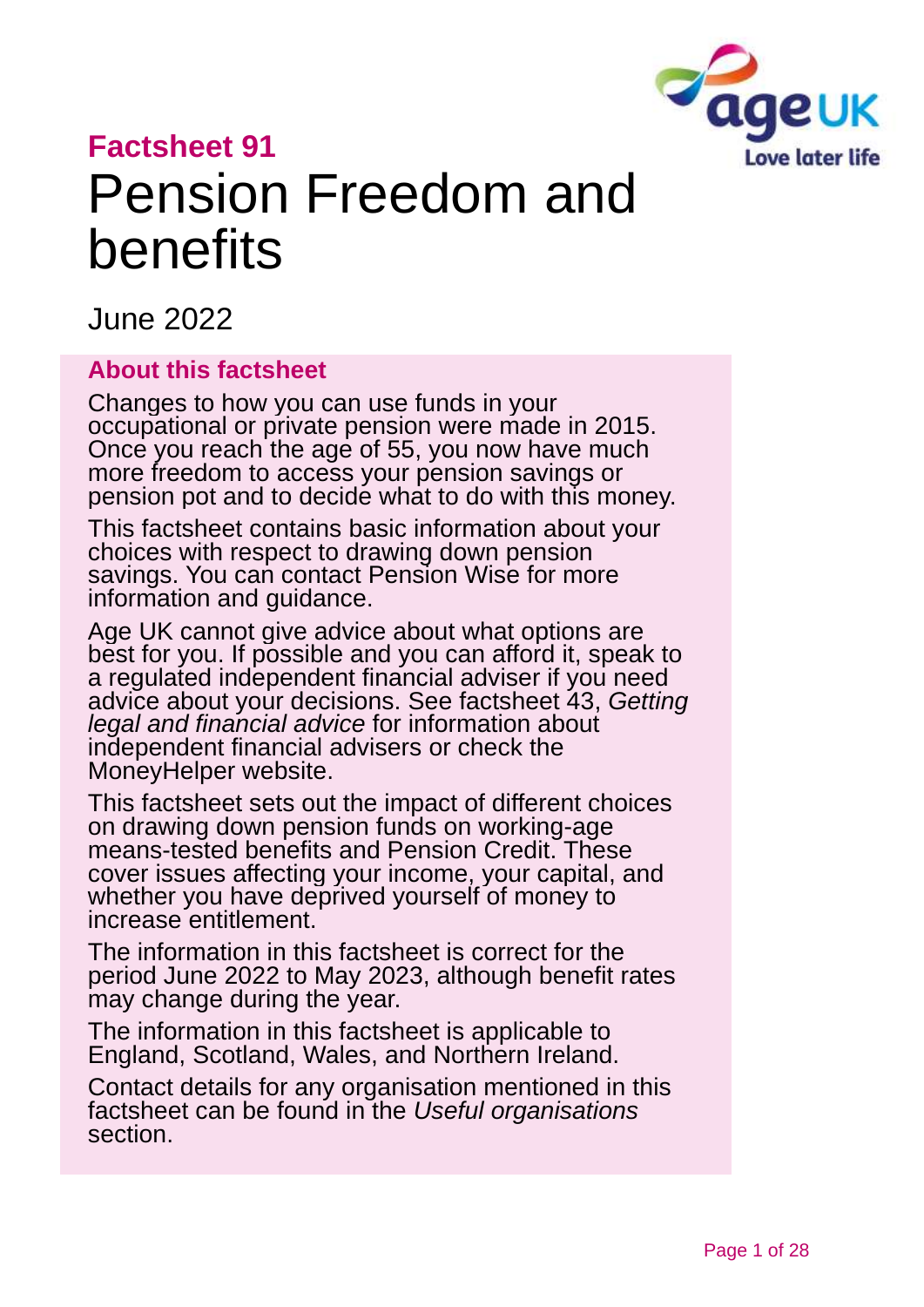## **Contents**

| <b>Introduction</b>                                        | 4  |
|------------------------------------------------------------|----|
| 2 What pensions are covered?                               | 4  |
| 2.1 Defined contribution pensions - covered                | 4  |
| 2.2 Defined benefit pensions – not covered                 | 5  |
| <b>3 Pension choices</b>                                   | 5  |
| 3.1 Leave pot untouched                                    | 6  |
| 3.2 Seek a secure income                                   | 6  |
| 3.3 Seek an adjustable income ('flexi-access<br>drawdown') | 7  |
| 3.4 Take money in chunks                                   | 7  |
| 3.5 Cash in the whole pot                                  | 7  |
| 3.6 Mix of the above                                       | 8  |
| 4 Tax                                                      | 8  |
| 5 Benefits for people of working age                       | 9  |
| 5.1 Income                                                 | 10 |
| 5.2 Capital                                                | 10 |
| 5.2.1 Capital limits                                       | 11 |
| 5.3 Mixture of income and capital                          | 11 |
| 6 Benefits for people of State Pension age                 | 12 |
| 6.1 Capital                                                | 13 |
| 6.2 Income                                                 | 14 |
| 6.3 Mixture of income and capital                          | 15 |
| <b>7 Deprivation</b>                                       | 15 |
| 7.1 Working-age                                            | 17 |
| 7.1.1 Income                                               | 17 |
| 7.1.2 Capital                                              | 17 |
| 7.2 State Pension age                                      | 18 |
| 7.2.1 Income                                               | 18 |
| 7.2.2 Capital                                              | 18 |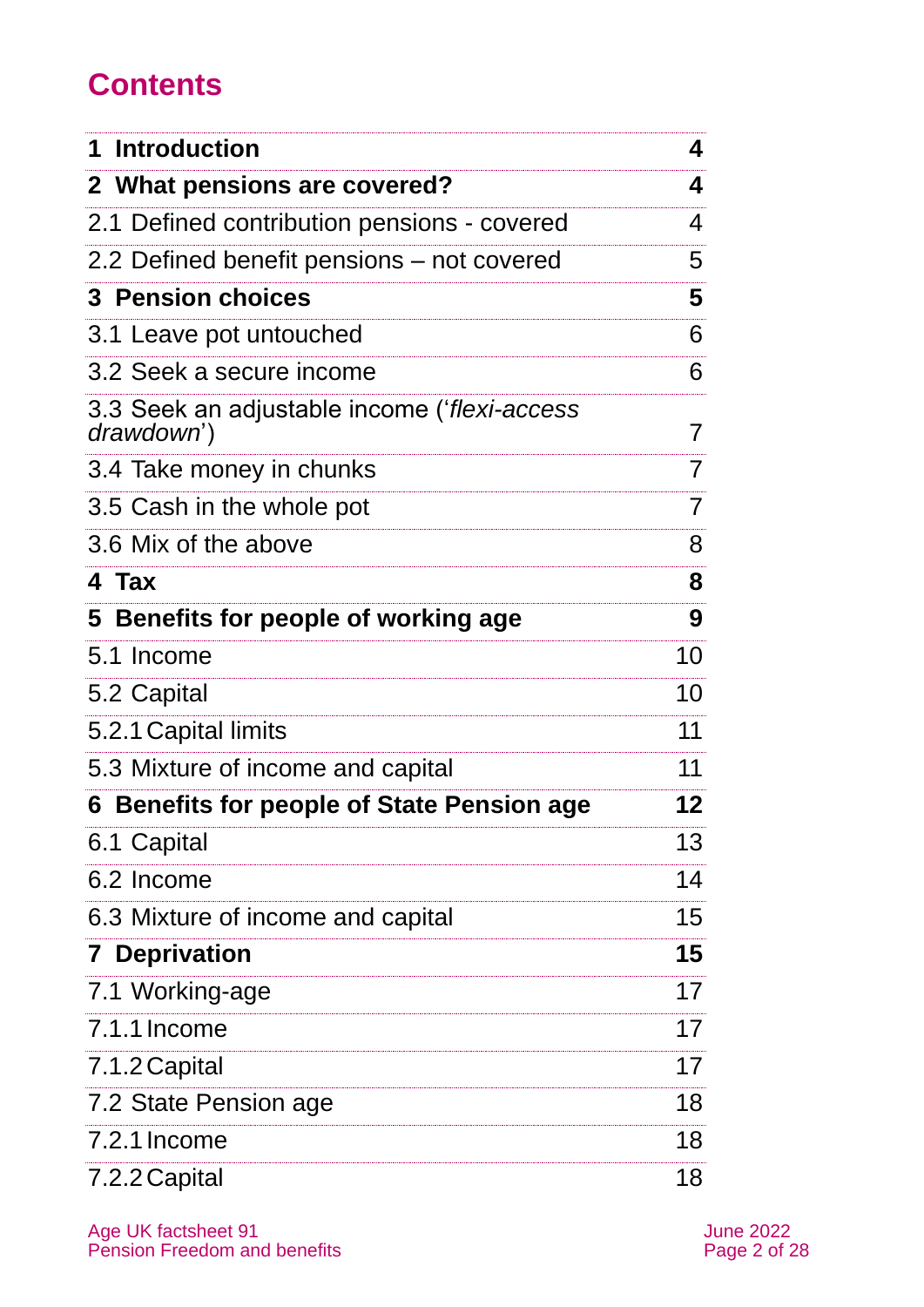| 7.3 Diminishing capital<br>8 Social care and deprivation<br>9 Scams |  |
|---------------------------------------------------------------------|--|
|                                                                     |  |
|                                                                     |  |
| 9.1 How to spot a pension scam                                      |  |
| Useful organisations                                                |  |
| Age UK                                                              |  |
| Support our work                                                    |  |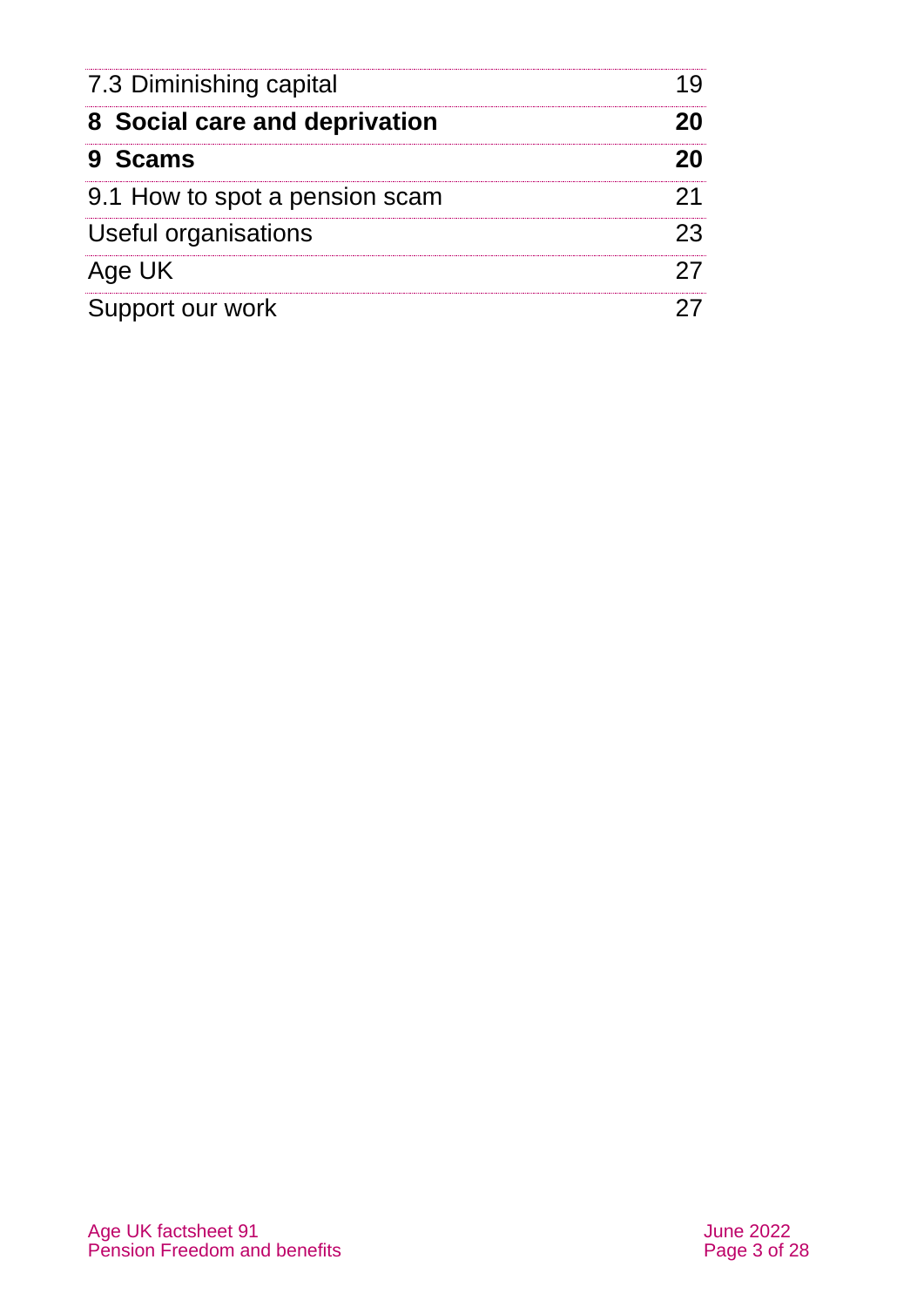## <span id="page-3-0"></span>**1 Introduction**

- When you reach 55 years of age, you have choices about how, when, and if you can access private pension savings or pension pots. This applies to '*defined contribution pensions*' only.
- ⚫ Whereas previously, you almost always had to buy an annuity with your pension pot, you now have a choice to draw down some, or all, of your pension pot, in one go, or at different times, or you can simply leave it.
- ⚫ [Pension Wise](https://www.moneyhelper.org.uk/en/pensions-and-retirement/pension-wise) offers basic guidance and information on pension freedoms.
- ⚫ Neither Pension Wise nor Age UK can give advice on your best options. Speak to a regulated independent financial adviser if you need advice – see factsheet 43, *[Getting legal and financial advice](https://www.ageuk.org.uk/globalassets/age-uk/documents/factsheets/fs43-getting-legal-and-financial-advice.pdf)* for more information.
- Be careful of scams see [section 9](#page-19-1) for things to look out for.

## <span id="page-3-1"></span>**2 What pensions are covered?**

Pension freedoms apply to '*defined contribution pension*' pots only. These should not be confused with '*defined benefit pension pots*' (often called '*final salary schemes'*). If you have a private sector defined benefit pension or a funded public sector scheme, you can transfer to a defined contribution pension, as long as you are not already taking your pension.

As defined contribution pensions can be accessed from age 55, this may seem an attractive option. However, you may be worse off if you transfer out of a defined benefit scheme, even if your employer gives you an incentive to do so. If thinking about this, seek advice from a regulated financial adviser. If the pot value is over £30,000, this is compulsory.

## **2.1 Defined contribution pensions - covered**

Defined contribution pensions build up a pension pot using your and your employer's contributions plus investment returns and tax relief. If you are in a scheme through your workplace, your employer usually deducts your contributions from your salary before it is taxed. If you set the scheme up for yourself, you arrange the contributions yourself and the scheme reclaims the tax direct from HMRC.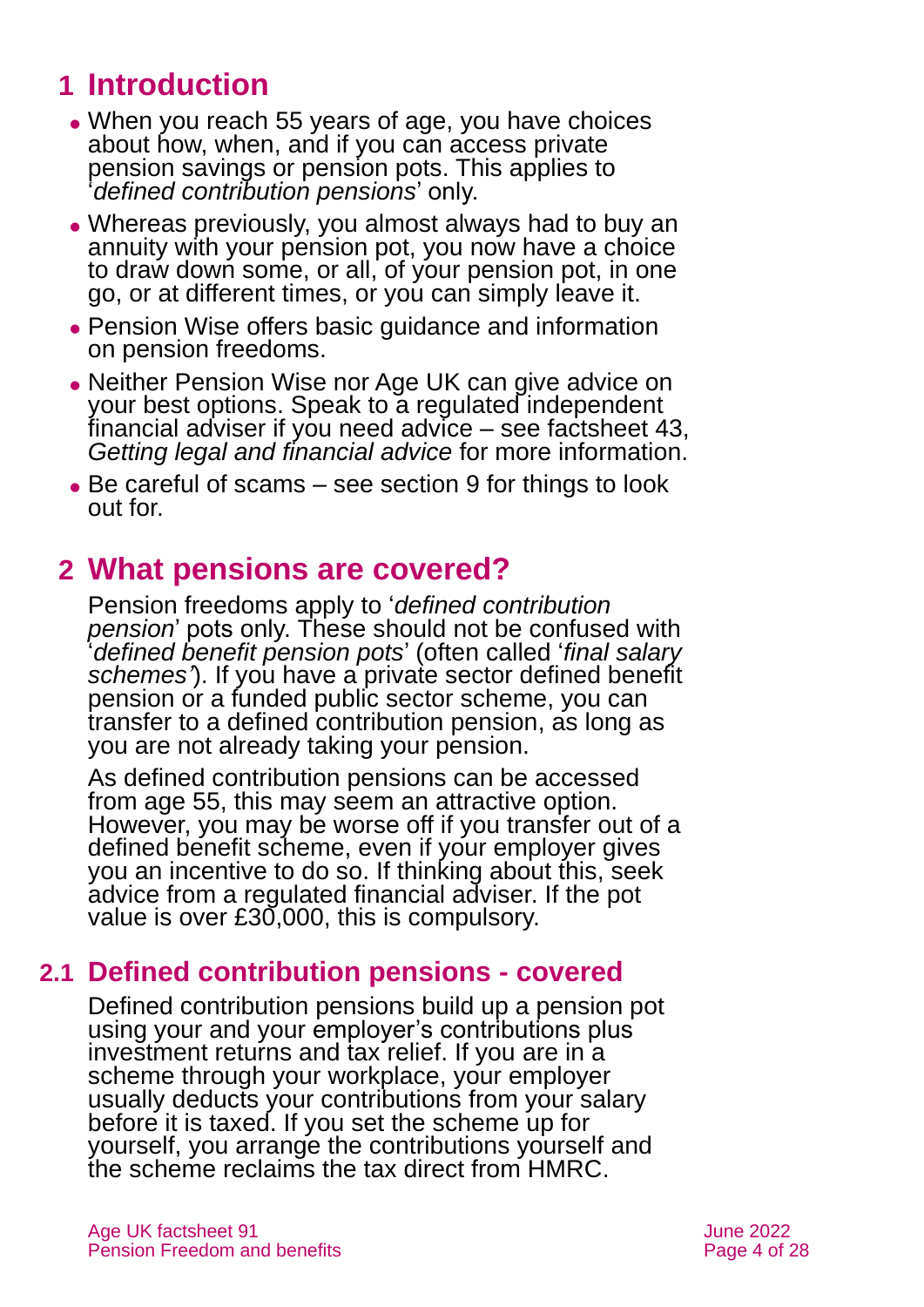## **2.2 Defined benefit pensions – not covered**

Defined benefit pensions pay a secure income for life with annual increases. You may have one if you worked for a large employer, or in the public sector, for example the NHS. Your employer contributes to the scheme and is responsible for ensuring there is enough money at the time you retire to pay your pension income.

You normally also contribute to the scheme. They usually continue to pay a pension to your spouse, civil partner, or dependants when you die.

## <span id="page-4-0"></span>**3 Pension choices**

Essentially, there are six choices open to you when considering what to do with a pension pot:

- ⚫ Leave your pension pot untouched i.e. it remains invested
- ⚫ Seek a secure or guaranteed income for life usually called an '*annuity*'
- ⚫ Seek an adjustable income often called a '*drawdown*'
- ⚫ Take money in chunks known as '*Uncrystallised Funds Pension Lump Sum*'
- $\bullet$  Cash in the whole pot usually subject to tax
- $\bullet$  Mix of the above either now or in the future.

You can generally only exercise these options once you reach 55 years of age, although this may be earlier if you retire on ill-health grounds or have a protected retirement age. The minimum age is due to increase to 57 years from 2028, in line with rises in State Pension age.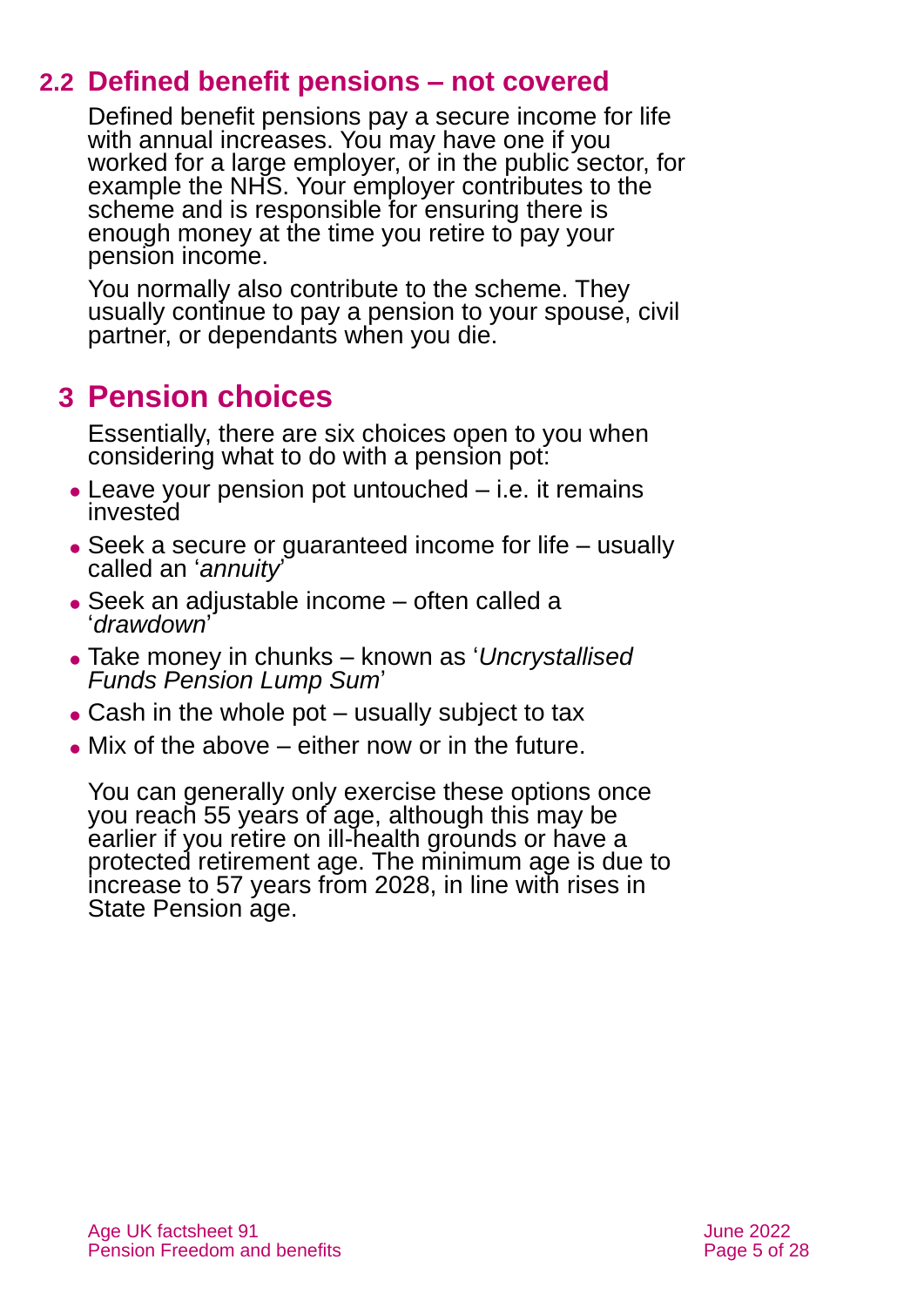#### **Scams**

Beware of scams or people offering high interest or unrealistic rewards – if it seems too good to be true, it probably is. If in doubt, check with [Age UK](#page-26-0)  [Advice,](#page-26-0) Age Cymru Advice, Age Scotland or [Pension Wise.](https://www.moneyhelper.org.uk/en/pensions-and-retirement/pension-wise) See [section 9](#page-19-1) for more information about scams.

## **3.1 Leave pot untouched**

It is up to you when you take your money. You might reach the normal retirement date under your scheme or have been sent a pack from your pension provider.

Neither factor requires you to take out your money immediately. If you do not take anything, make sure you check the investments and charges under the pension contract.

## **3.2 Seek a secure income**

You can use part, or the whole, of your pension pot to buy an annuity. Typically an annuity provides you with a regular and guaranteed income.

There are many different types of annuities available. The amount of annuity you get depends on how much you have in your pot, when you buy it, your age, your health and lifestyle, and the type of annuity.

It is a good idea to shop around for the best annuity deals as they vary and the company holding your pension funds may not offer the best deal.

See factsheet 12, *[Planning your retirement: money](https://www.ageuk.org.uk/globalassets/age-uk/documents/factsheets/fs12_planning_your_retirement_money_and_tax_fcs.pdf)  [and tax,](https://www.ageuk.org.uk/globalassets/age-uk/documents/factsheets/fs12_planning_your_retirement_money_and_tax_fcs.pdf)* for more detailed information.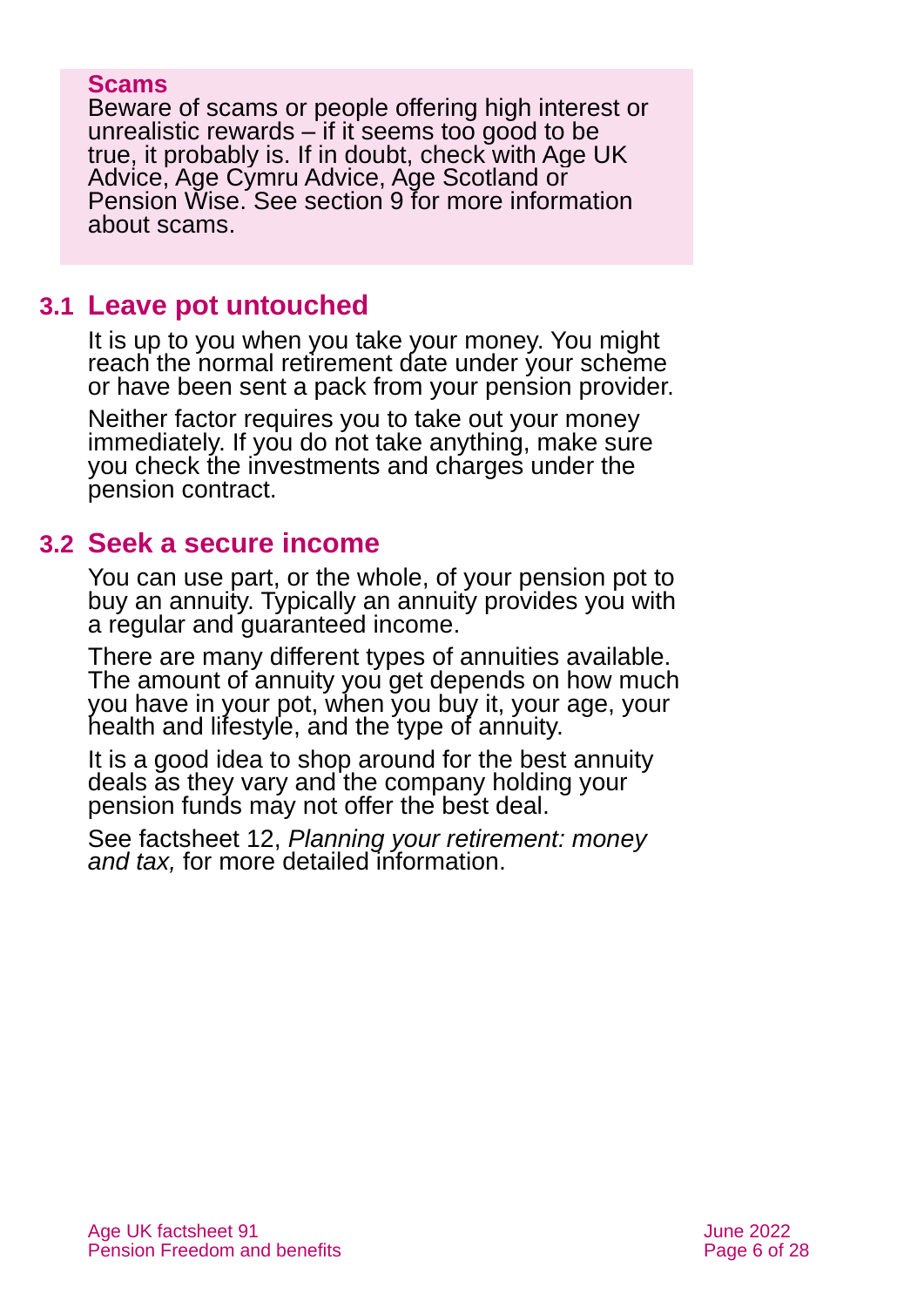## **3.3 Seek an adjustable income ('***flexi-access drawdown***')**

You can take 25 per cent of your pot as a single, taxfree cash sum. The other 75 per cent stays invested to give a regular, taxable income. You can decide what income you take and when you take it. Not all providers offer this option and if you decide to transfer funds to a provider who does, you may be charged a fee for this. You probably need to be involved in choosing and managing your investments and you may be charged a fee for this arrangement. Remember the value of your pot can go up or down since it is invested in the stock market.

## **3.4 Take money in chunks**

You can take amounts of money from your pension pot until it runs out. You decide how much to take and when to take it. Your 25 per cent tax-free amount is not paid in one lump sum – you get it over time. Each time you take a chunk of money, 25 per cent is tax free and the rest is taxable. This option is known as '*Uncrystallised Funds Pension Lump Sum*' (UFPLS). Some pension providers charge a fee to take cash out. Not all providers offer this option or set minimum levels of withdrawals. If your current provider does not offer it, you can transfer your pot to another provider but there might be a fee.

## **3.5 Cash in the whole pot**

You can cash in the whole value of your pension pot in one go. However, you need to think about things such as how much tax you will pay on the amount taken and what you will live on when you retire. In particular, you need to be cautious if you decide to spend most, or all, of the money in one go, if you also claim certain benefits or require social care, now or in the future (see later [sections\).](#page-19-0)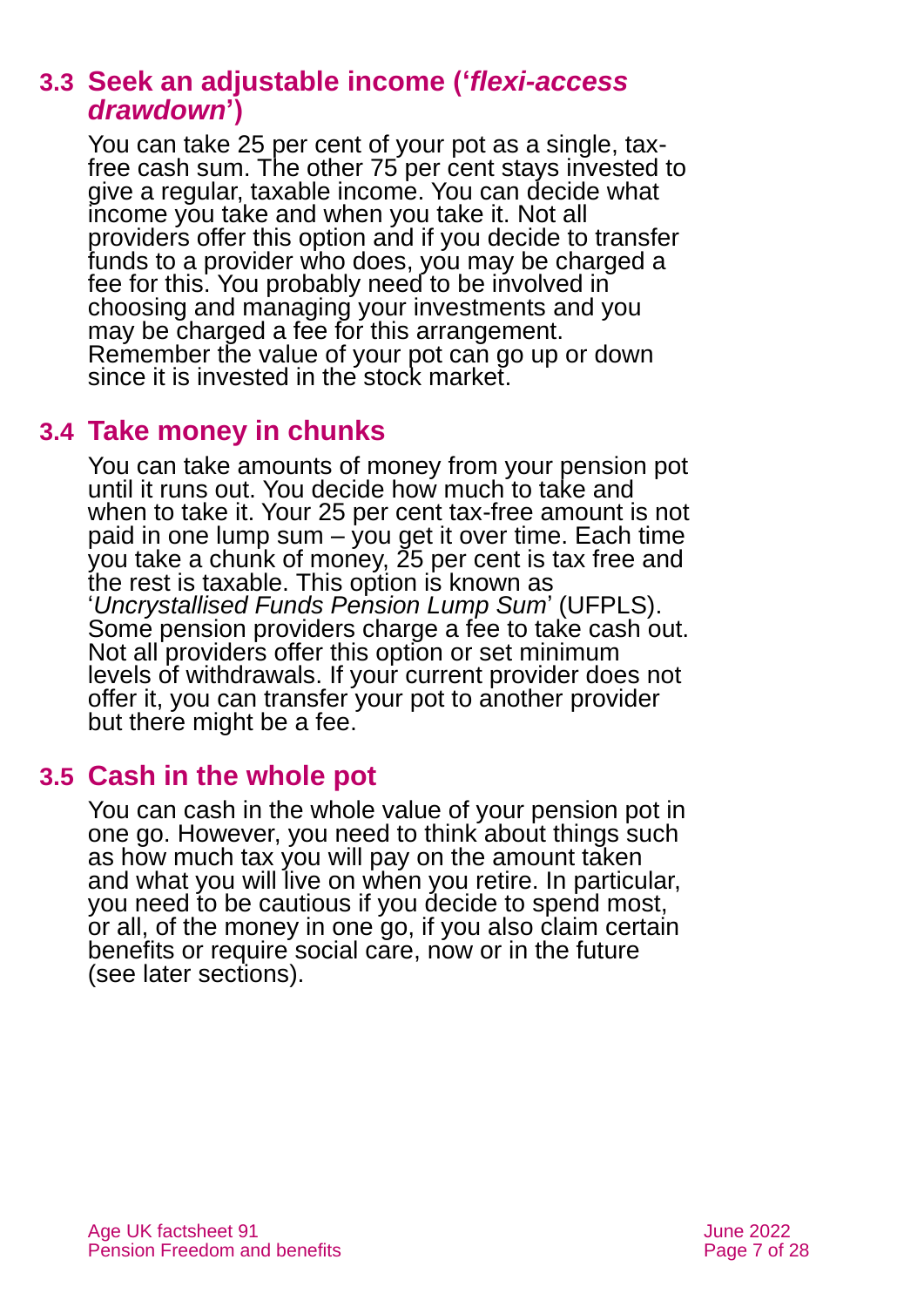## **3.6 Mix of the above**

One of the most important things to understand is that, within these options, you have freedom to decide what to do with your pension pot after reaching 55 years of age. You can, for example, leave your pension pot to grow for a few years, withdraw 25 per cent tax free as income, and use the remainder to purchase an annuity. If you have multiple pots, you can use different options for each, e.g. leave one pot untouched and take cash in chunks from another.

#### **Note**

Speak to [Pension Wise](https://www.moneyhelper.org.uk/en/pensions-and-retirement/pension-wise) to better understand your options as your decision will affect your finances for the rest of your retirement. We recommend you seek advice from a regulated independent financial adviser before making choices about your pension pot. You will be charged for this kind of advice.

## <span id="page-7-0"></span>**4 Tax**

The general rule is you can take up to 25 per cent of your pension pot tax free. The remainder is subject to your usual marginal tax rate. This is the highest rate of income tax you are liable for in a financial year.

Be careful deciding when to take money from your pension pot as it counts as part of your income for that tax year. It may move you to a higher tax band, so you pay more tax and receive less money overall.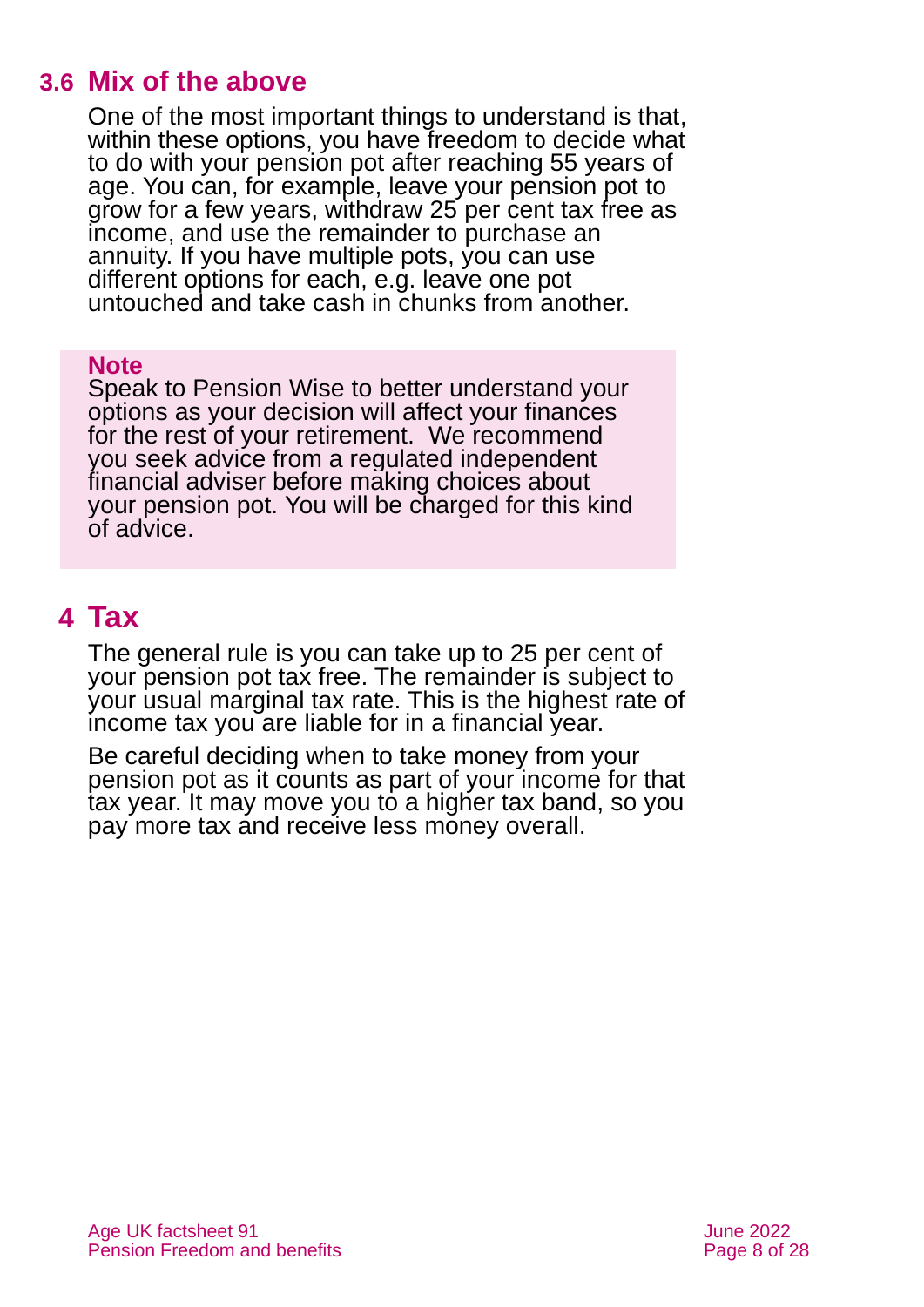### **Example**

Debra earns £10,000 a year from part-time work. She decides to top this up with a partial cash withdrawal from a pension pot of £6,000 to change her car. The first 25 per cent (£1,500) is tax free.

The remaining £4,500 is added to her income for that year, giving her an annual taxable income of £14,500. This is £1,930 over her personal allowance of £12,570, so tax is due at 20 per cent on £1,930, i.e. £386. She only has £5,614 to put towards her new car.

## <span id="page-8-0"></span>**5 Benefits for people of working age**

Means-tested benefits are assessed by looking at your *means* i.e. your income and capital (savings). Your entitlement to them is affected if you take money from your pension pot. Working age benefits can be claimed if either you or your partner have not yet reached State Pension age which is currently 66.

If you claim working age benefits and your partner has reached State Pension age, the rules on how their pension pot affects these benefits is the same as described below in [section 5.1.](#page-9-0) If they choose not to access their pension pot after reaching State Pension age, the rules on *'notional income'* apply as outlined in [section 6.2.](#page-13-0)

Working age means-tested benefits include Universal Credit (UC), Council Tax Support or Reduction, Income Support, income-based Jobseeker's Allowance, income-related Employment and Support Allowance, Housing Benefit, Child Tax Credit (CTC) and Working Tax Credit (WTC).

In general, new claims can only be made for UC and Council Tax Support now. For more information, see factsheet 56, *[Benefits for people under State Pension](https://www.ageuk.org.uk/globalassets/age-uk/documents/factsheets/fs56-benefits-for-people-under-state-pension-age.pdf)  [age](https://www.ageuk.org.uk/globalassets/age-uk/documents/factsheets/fs56-benefits-for-people-under-state-pension-age.pdf)*.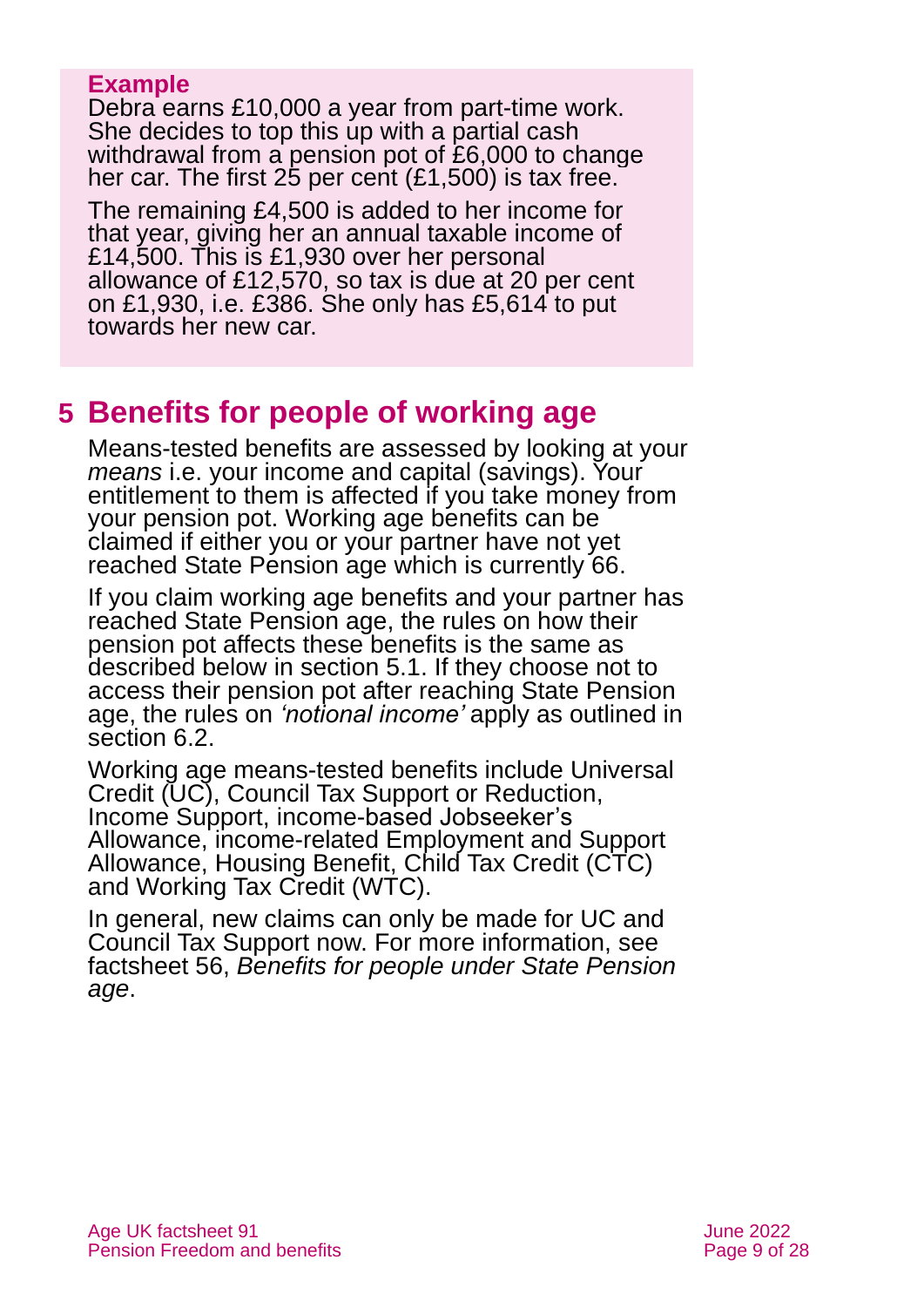## **5.1 Income**

<span id="page-9-0"></span>Any regular income you receive is usually taken into account when calculating entitlement. If you buy an annuity paying a weekly, monthly, or annual income, the amount is taken into account, according to the means-test for that benefit or tax credit. You may be paid less, or no, benefit as a result and may be no better off than before.

#### **Case study – seek a secure income**

John is 57 years old and lives with his wife Nora. John claims £849.91 a month Universal Credit for him and Nora. This also includes their monthly rent of £340.

John has £30,000 in his pension pot, which he uses to buy an annuity paying £130 a month. This is taken into account as income so Universal Credit is reduced to £719.91 a month. Their overall monthly income remains the same.

If you are a couple where one of you has reached State Pension age and that person decides to leave their pension pot untouched, the DWP include '*notional income*' in the assessment of the above benefits. This is an amount equivalent to the income you would have received if you had bought an annuity with the pension pot. See [section 6.1.](#page-12-0)

## **5.2 Capital**

If your pension pot remains untouched and you are below State Pension age, its value is ignored as a capital asset. However, if you take a lump sum from your pension pot, as partial drawdown or the whole amount, it is treated as capital in the means-test.

This may mean your entitlement is reduced or removed. **Note, CTC and WTC entitlement is not affected by any capital you possess**.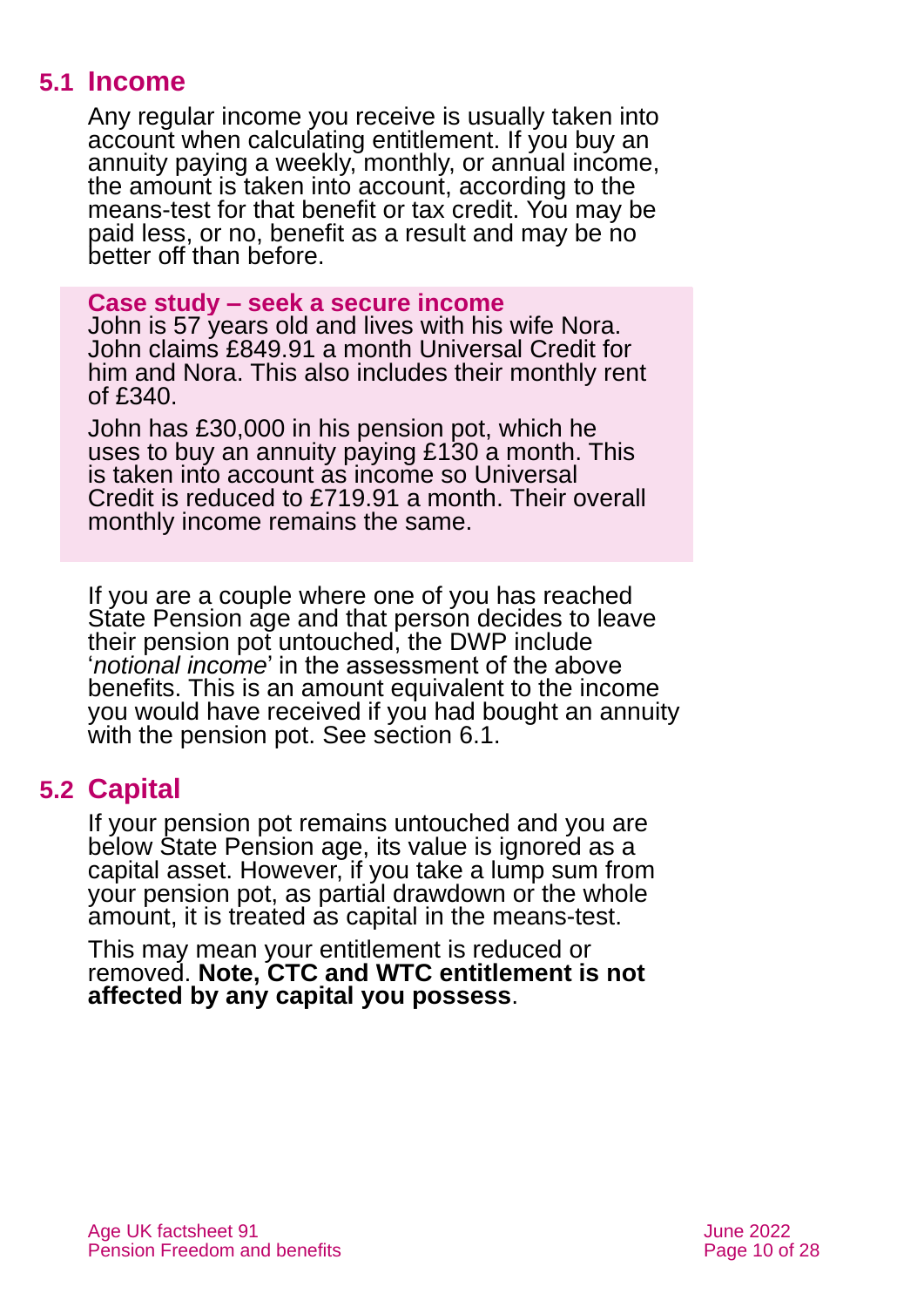### **5.2.1 Capital limits**

The capital limits are as follows. The *upper limit* is £16,000 – if your capital assets exceed this amount, you are not entitled to the benefits, regardless of your income. The *lower limit* is £6,000. If you have more than £6,000 but less than £16,000, you are assumed to receive an income from your capital assets. This is calculated through '*tariff income*'. For every £250 above £6,000, you are assumed to receive £1 a week in tariff income.

#### **Case study – leave it alone**

John decides to leave his £30,000 pension pot untouched until he retires. He continues to be entitled to Universal Credit of £849.91 a month.

#### **Case study – take whole pot**

**Case study – leave it alone** John cashes in the £30,000 pot in one go and borm eached in the Eco, oce pot in one go and receives £28,000 after tax. As John has more than necented 226,000 and tax he commissioners.<br>£16,000, his Universal Credit payments stop Erb, boo, the Universal Orean paymonts clep<br>immediately. It is not payable again until his capital falls below £16,000.

John has money in the bank but no regular income and his rent payments are not covered. Depending on what John spends the money on, he may be affected by the deprivation rules (see [section 7](#page-14-0) for more information).

## **5.3 Mixture of income and capital**

If you decide to take an adjustable income, you may find yourself affected by both income and capital rules. Similarly, if you decide to take money from your pension pot in chunks, it may be treated as either income or capital depending on the regularity of withdrawals.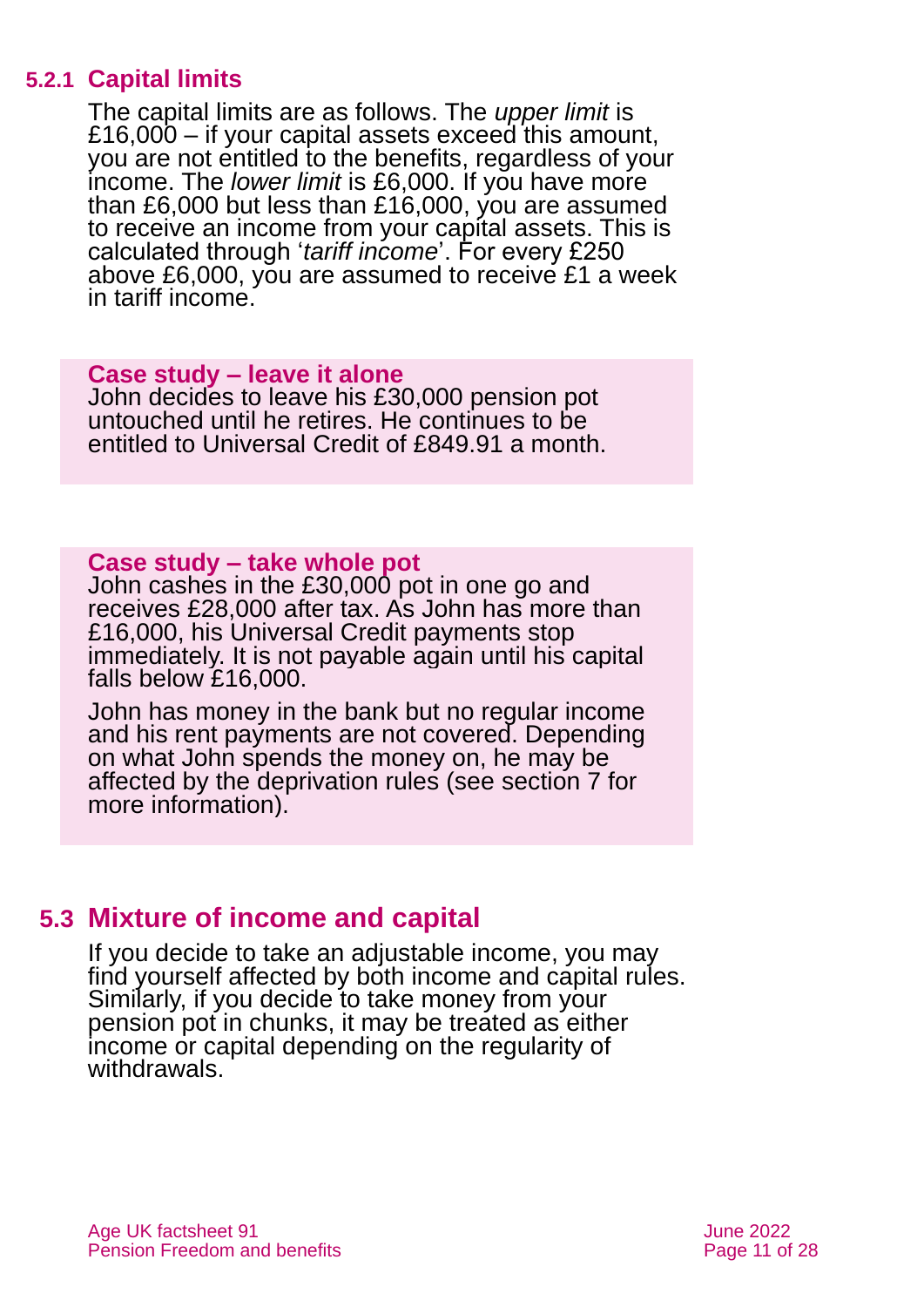#### **Case study – seek an adjustable income**

John takes £7,500 from his £30,000 pension pot as his 25 per cent tax free amount. As this exceeds the lower capital limit by £1,500, he is assumed to have a tariff income of £26.10 a month which is taken off his Universal Credit, leaving him with £823.81 a month.

He takes an investment income of £100 a month from the remainder of his pension pot. This is taken fully into account for UC. Their UC entitlement is £723.81 a month and their overall monthly income is £823.91. If John spends the £7,500, tariff income reduces, but he must make sure DWP do not treat him as having deprived himself of capital to receive more benefit [\(section](#page-14-0)  [7\)](#page-14-0).

## <span id="page-11-0"></span>**6 Benefits for people of State Pension age**

Pension age benefits can be claimed if you and your partner have both reached State Pension age (currently age 66). If you are a mixed-age couple where one of you is over this age and the other is under, you must claim working age benefits until you both reach this age.

If you claim pension age benefits and your partner has not reached State Pension age, the rules on how their pension pot affects these benefits is the same as '*benefits for people of working age*' in [section 5.](#page-8-0) The rules on how your pension pot affects these benefits are within this section.

Pension age means-tested benefits include:

- ⚫ Pension Credit (PC)
- Housing Benefit (HB)
- ⚫ Council Tax Support or Reduction (CTS)

You can claim HB and CTS with PC, or on their own. If you are entitled to PC Guarantee Credit, you are automatically entitled to HB and CTS if you have rent and Council Tax liability. Your income and capital are not taken into account again when assessing entitlement to these benefits.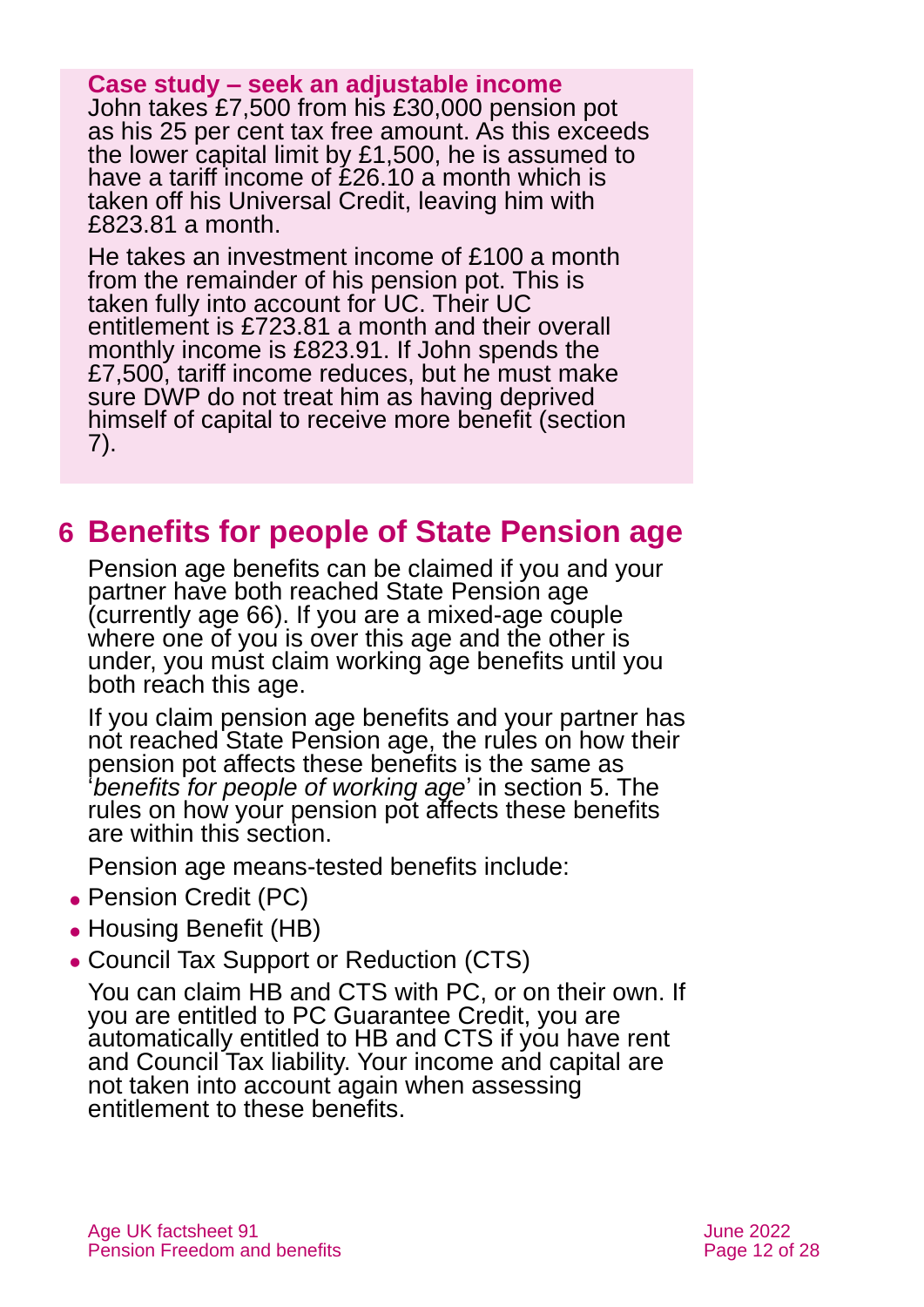If you claim HB or CTS separately, different rules apply on how income and capital is taken into account. These rules are not covered in this factsheet, seek specialist advice is this applies to you.

This section covers PC Guarantee Credit. It does not cover PC Savings Credit, which is not payable for people reaching State Pension age after 6 April 2016.

## <span id="page-12-0"></span>**6.1 Capital**

For PC, there is no upper capital limit. There is a lower capital limit of £10,000. Any capital you have less than £10,000 is disregarded entirely.

If you have over £10,000, you are treated as having a weekly '*deemed*' income of £1 for every £500 (or part of £500) over the £10,000 limit.

#### **Example**

Aziz has £15,000 in savings and £2,750 in premium bonds. He is treated as having capital of £17,750. This is £7,750 over the lower capital limit of £10,000.

He is treated as having deemed income of £16 a week (16 lots of £500 or part of £500 above £10,000).

If you withdraw your entire pension pot in one go, the deemed income rules apply.

### **Case study – take the whole lot**

John reaches State Pension age and takes his £30,000 pension pot in one go. He puts £28,000 (after tax) into a savings account. He receives a State Pension of £170 a week. Their maximum entitlement to PC is £108.70 a week, but the savings are assumed to generate deemed income.

The first £10,000 is disregarded, but the £18,000 excess generates deemed income of £36 a week, reducing their PC payments to £72.70 a week. Their overall weekly income is £242.70. If his savings reduce, deemed income reduces and PC increases.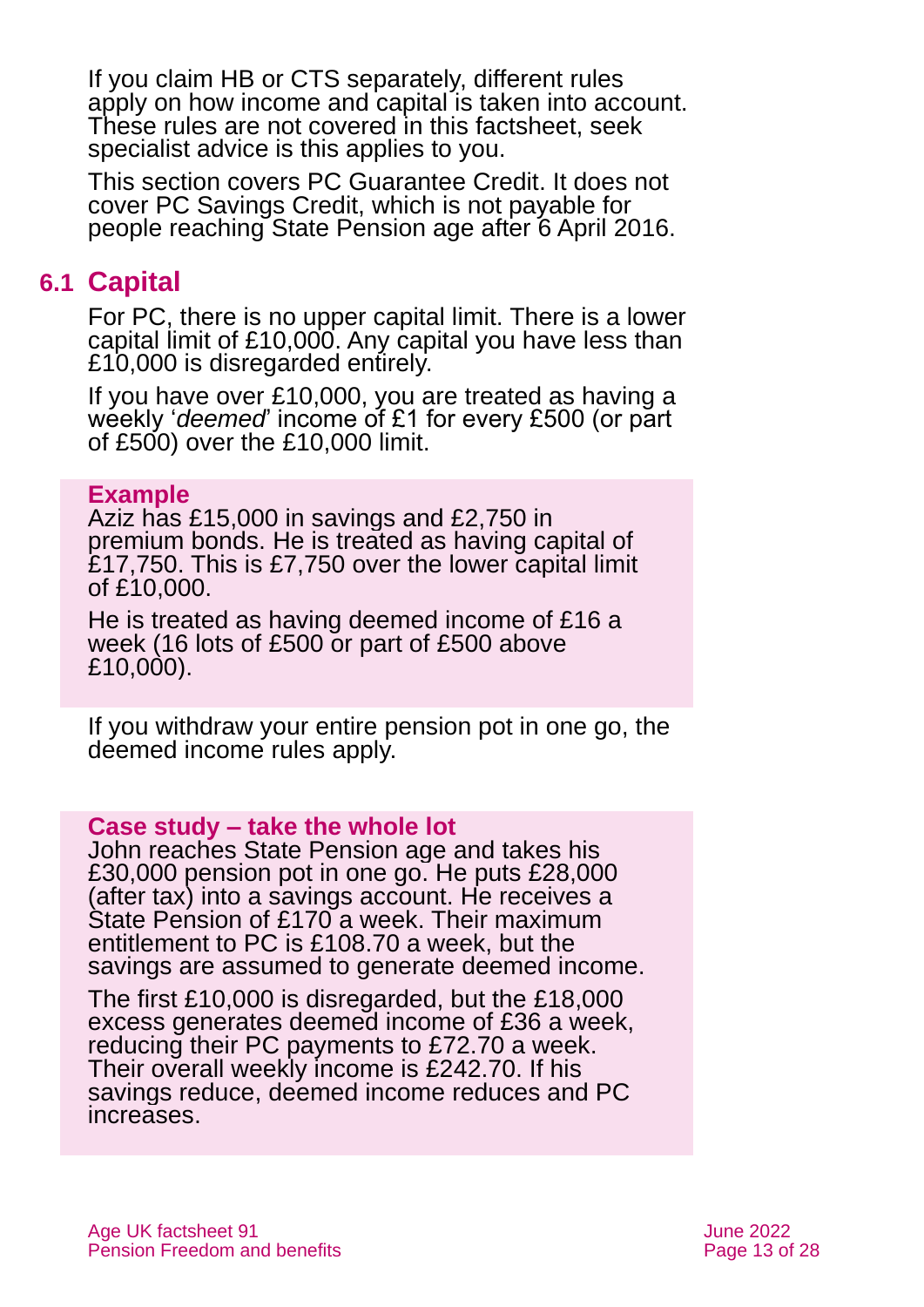## **6.2 Income**

<span id="page-13-0"></span>If you claim PC and leave your pension pot alone, the DWP include '*notional income*'. This is an amount equivalent to the income you would have received if you had bought an annuity with the pension pot.

#### **Case study – leave it alone**

John reaches State Pension age with his pension pot of £30,000 untouched. He claims PC to top up his State Pension of £170 a week. The maximum award of Pension Credit for John and Nora is normally £108.70 a week.

He is happy with his increased income and decides to leave his pension pot to accrue more value. They have no other savings or income. The DWP calculate he could purchase an annuity of £30 a week. John's PC payments are reduced to £78.70 a week. Their overall weekly income is £248.70.

For PC, any income, such as annuity or income drawdown, that you receive that is not disregarded is taken into account. Your entitlement to PC is reduced by an amount equivalent to income you have coming in. This includes deemed or notional income as described before.

#### **Case study – seek a secure income**

When John reaches State Pension age, he buys an annuity with his £30,000 pension pot. This provides a weekly income of £30.

This annuity payment reduces their maximum PC entitlement of £108.70 on a pound-for-pound basis. John receives State Pension of £170 week and is paid £78.70 a week PC to top this up. Their overall weekly income is £278.70.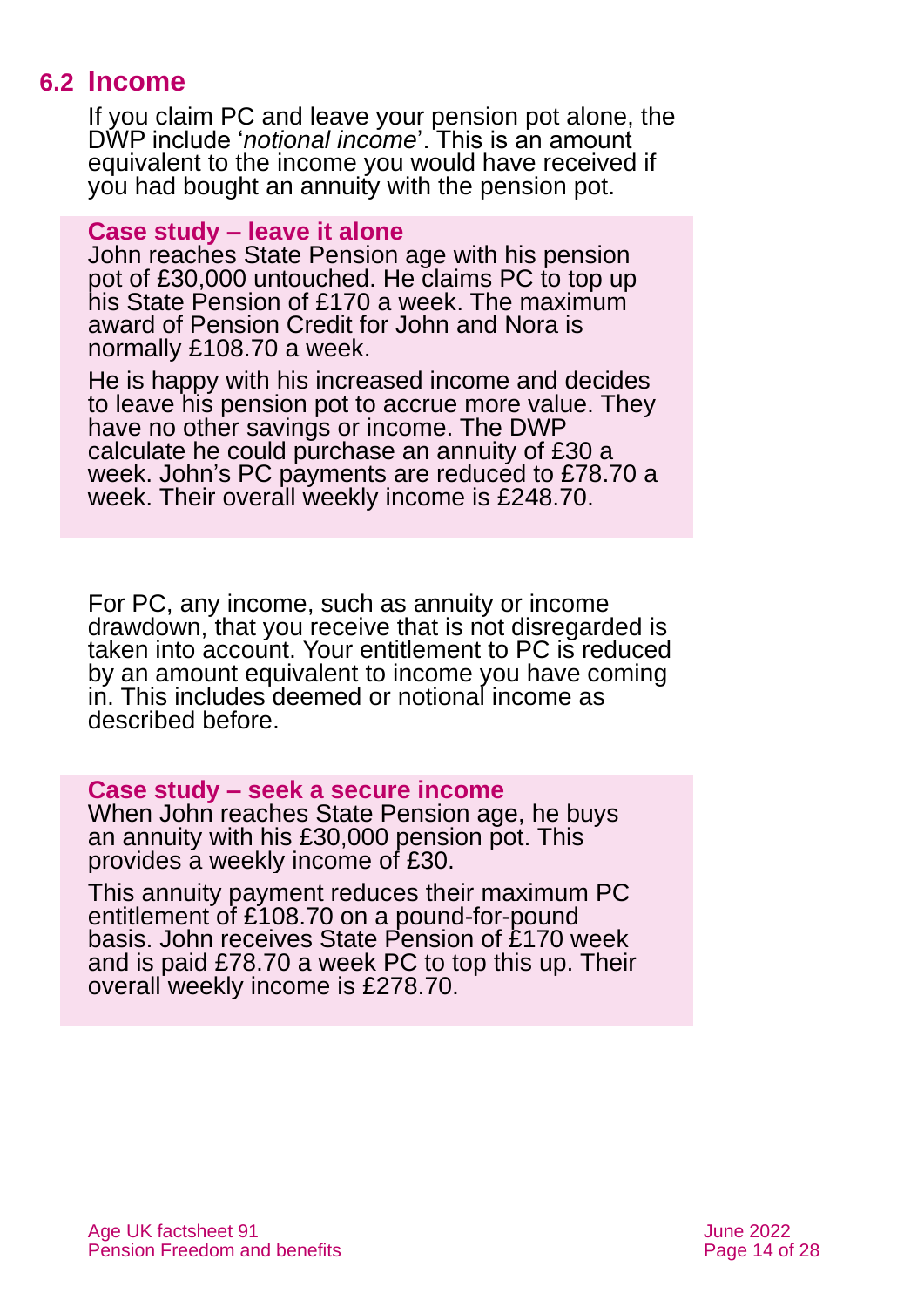## **6.3 Mixture of income and capital**

If you decide to seek an adjustable income, where you receive a lump sum payment and an investment income, you may be affected by both income and capital rules. Similarly, if you decide to take your pension pot in chunks of money, it may be treated as income or capital, depending on the regularity of payments.

#### **Case study – seek an adjustable income**

John takes a 25 per cent drawdown from his £30,000 pension pot, equal to £7,500 and invests the remaining £22,500 in an annuity paying £22.50 a week. John receives State Pension of £170 a week and has no other income. John and Nora have a joint savings account with £5,000 invested.

As John and Nora have £12,500 in capital overall, they are £2,500 over the lower capital limit for PC. This generates a deemed income of £5 a week in total. This reduces their maximum Pension Credit entitlement to £103.70 a week. The £22.50 annuity reduces their PC to £81.20 a week. Their overall weekly income is £273.70.

## <span id="page-14-0"></span>**7 Deprivation**

If the Department for Work and Pensions (DWP) or HM Revenue and Customs (HMRC) decide you spent money deliberately to allow you to claim benefit, or to increase how much you receive, or you have not taken up available income or capital, you may be treated as if that resource is available to you. This is '*notional capital*' or '*notional income*'.

DWP or HMRC must establish that a '*significant operative purpose*' in depriving yourself of the money is, or was, to establish entitlement to means-tested benefits or tax credits. This is not always easy to decide and depends very much on your individual circumstances.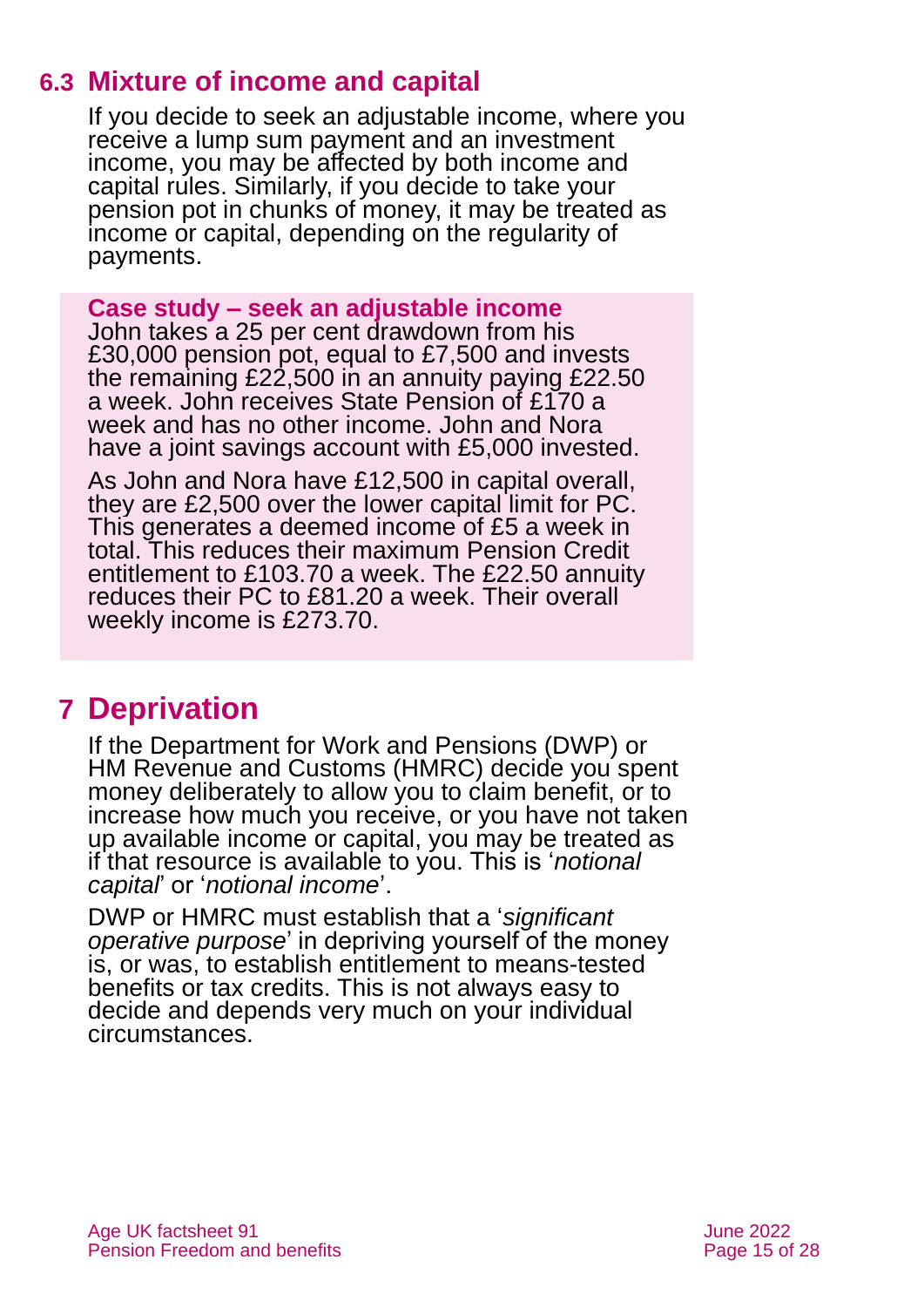DWP or HMRC must be able to show that you knew about the effects of spending money or giving it away. They must be satisfied you had a positive intention to secure benefit entitlement as a significant operative purpose. On the other hand, the fact that securing benefit may have been a foreseeable consequence of an action does not automatically lead to the conclusion this was the intention behind the action. It all depends on the particular circumstances of your case

Always keep evidence and receipts about any capital assets such as savings you dispose of. You can seek guidance from DWP and HMRC but they are often reluctant to give a definitive response until the money is gone.

Deprivation rules operate differently depending on whether you or your partner are under or over State Pension age. The following examples show what may happen in different situations.

**Case study - deprivation may not have occurred** John draws down the whole £30,000 pension pot. He has two unsecured loans of £10,000 each. He uses the £28,000 he receives after tax to clear these debts and keeps evidence to show this.

The DWP decide this is a reasonable decision as debts have been repaid and his PC and HB continue being paid, as he has £8,000 in savings left, which is ignored as the lower capital limit for PC is £10,000.

Note, for working age benefits (except Universal Credit), repaying debts does not automatically mean you are not treated as having deprived yourself of capital, unlike for PC.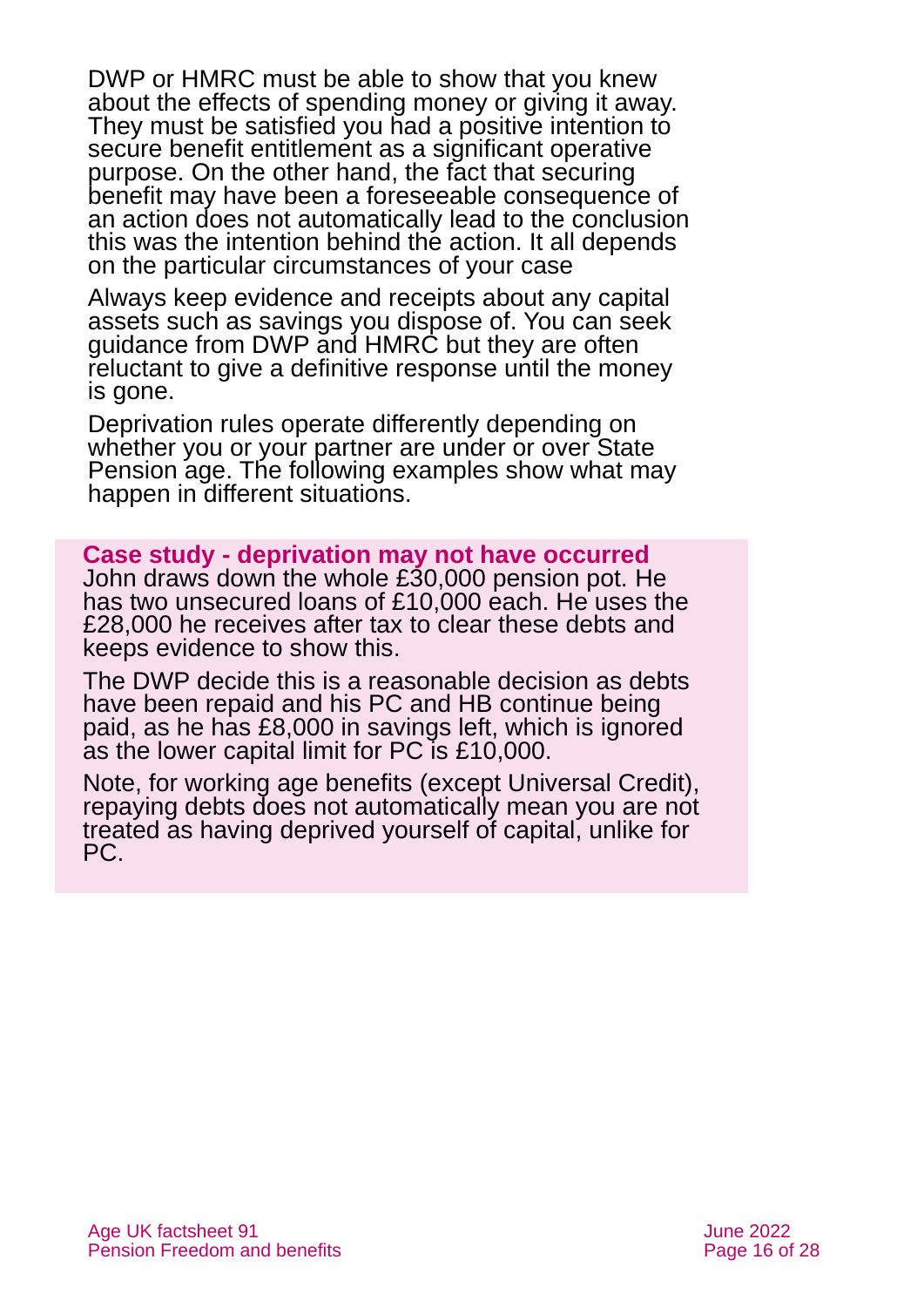#### **Case study - deprivation may have occurred**

John draws down the whole £30,000 pension pot and receives £28,000 after tax. John and Nora decide to go on holiday and spend £20,000 on a luxury cruise. John also pays a credit card bill of £5,000.

The DWP decide he has deprived himself of £20,000 as their holiday was extravagant. The first £10,000 is ignored as this is the lower capital limit. This means notional income of £20 a week is applied to their PC. Their PC payment is reduced to £88.70 a week, on top of his State Pension of £170 a week. Total overall weekly income is £258.70.

**These examples are for illustration only and do not represent how you may be treated in real life.** [Call](#page-26-0)  [Age UK,](#page-26-0) Age Cymru, Age Scotland or [Citizens Advice](#page-22-1) if you are thinking of spending large sums of money if receiving, or thinking of claiming, means-tested benefits or tax credits.

## **7.1 Working-age**

#### **7.1.1 Income**

You should not be held to have deprived yourself of income if you decide to leave your pension pot alone whilst you are under State Pension age for any means-tested benefit or tax credit.

### **7.1.2 Capital**

You should not be held to have deprived yourself of capital if you decide to leave your pension pot alone whilst you are under State Pension age for any means-tested benefit.

If you draw down a sum of money from your pension pot that either removes or reduces your entitlement to a means-tested benefit and which you then spend, you may be held to have deprived yourself of the capital sum. If so, DWP can treat you as still possessing the capital sum and apply notional capital rules. The decision about whether you have deprived yourself depends on your reasons for spending the money.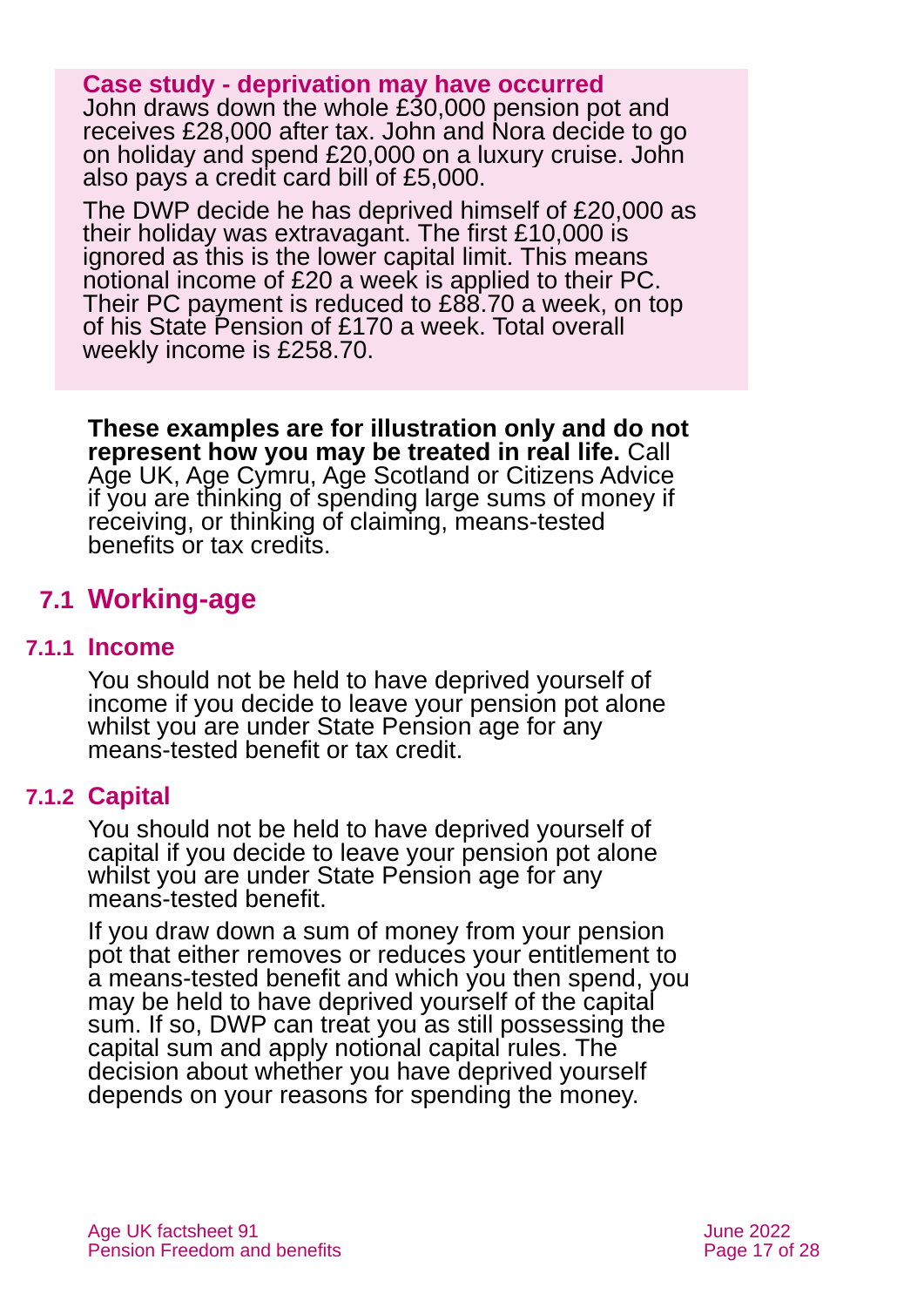## **DWP guidance**

DWP guidance on capital deprivation is at paragraph 29805 onwards at

[www.gov.uk/government/uploads/system/uploads/atta](http://www.gov.uk/government/uploads/system/uploads/attachment_data/file/865598/dmgch29.pdf) [chment\\_data/file/865598/dmgch29.pdf](http://www.gov.uk/government/uploads/system/uploads/attachment_data/file/865598/dmgch29.pdf)

DWP guidance on income deprivation is at paragraph 28568 onwards at

[www.gov.uk/government/uploads/system/uploads/atta](http://www.gov.uk/government/uploads/system/uploads/attachment_data/file/599060/dmgch28.pdf) [chment\\_data/file/599060/dmgch28.pdf](http://www.gov.uk/government/uploads/system/uploads/attachment_data/file/599060/dmgch28.pdf)

## **7.2 State Pension age**

#### **7.2.1 Income**

If you draw regular income from your pension pot through drawdowns, rather than buying an annuity, this is compared to the amount you would get from an annuity and whichever amount is higher is taken into account as notional income.

If you leave funds in your pension pot, you are treated as having notional income based on the annuity those funds could yield (see [section 6.2,](#page-13-0) *Case study – leave it alone*).

If you take one or more lump sums from your pension pot, you are treated as having notional income on what is left in your pension pot after the capital drawdown(s).

If you claim Pension Credit as a couple and your partner is under State Pension age, notional income does not apply to any occupational or private pension they have yet to claim.

### **7.2.2 Capital**

If you leave your pension pot untouched, you are treated as having a notional income from it (see [section 6.2\)](#page-13-0). If you draw down a sum of money from your pension pot that either removes or reduces your entitlement to Pension Credit and which you then spend, you may be held to have deprived yourself of the capital sum.

If so, DWP can treat you as still possessing the capital sum and apply the notional capital rules. The decision about whether you have deprived yourself in this case depends on your reasons for spending the money.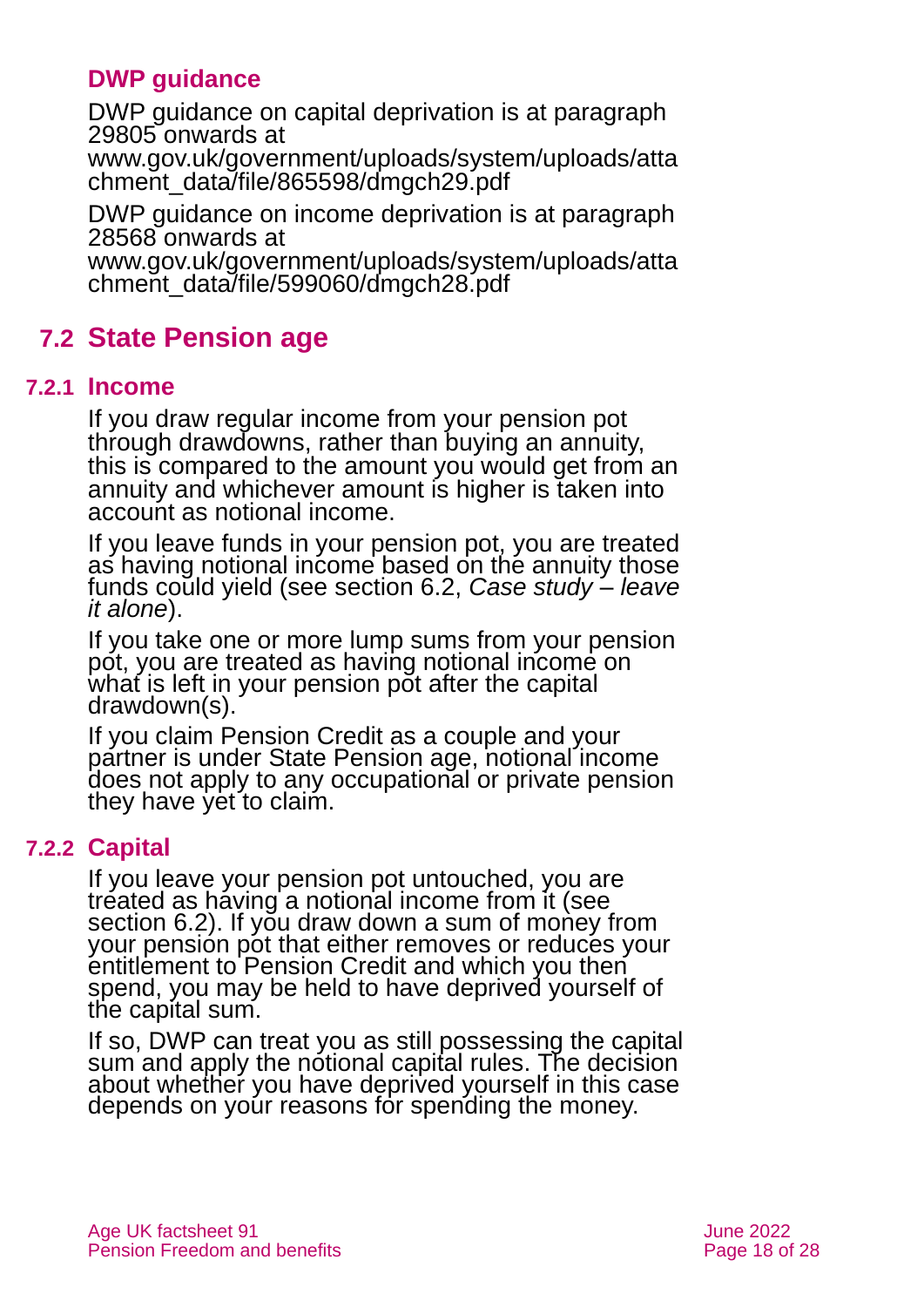## **DWP guidance**

DWP guidance on capital deprivation is at paragraph 84781 onwards at

[www.gov.uk/government/uploads/system/uploads/atta](http://www.gov.uk/government/uploads/system/uploads/attachment_data/file/515170/dmgch84.pdf) [chment\\_data/file/515170/dmgch84.pdf](http://www.gov.uk/government/uploads/system/uploads/attachment_data/file/515170/dmgch84.pdf)

DWP guidance on income deprivation is at paragraph 85400 onwards at

[www.gov.uk/government/uploads/system/uploads/atta](http://www.gov.uk/government/uploads/system/uploads/attachment_data/file/599092/dmgch85.pdf) [chment\\_data/file/599092/dmgch85.pdf](http://www.gov.uk/government/uploads/system/uploads/attachment_data/file/599092/dmgch85.pdf)

## **7.3 Diminishing capital**

If notional capital rules are applied to a working age benefit claim, the amount of notional capital is reduced every 13 weeks by the amount of benefit you would have received if these rules had not applied.

If you have notional capital rules applied to a Pension Credit claim, the amount of notional capital is reduced each week by the amount of Pension Credit you are losing.

The rules are complex so seek expert advice if you are affected from [Age UK Advice](#page-26-0) or [Citizens Advice.](#page-22-1) DWP guidance on diminishing capital:

- ⚫ for **working age benefits** from paragraph 29900 onwards at [www.gov.uk/government/uploads/system/uploads/atta](http://www.gov.uk/government/uploads/system/uploads/attachment_data/file/470848/dmgch29.pdf) [chment\\_data/file/470848/dmgch29.pdf;](http://www.gov.uk/government/uploads/system/uploads/attachment_data/file/470848/dmgch29.pdf) and
- ⚫ for **pension age benefits** from paragraph 84861 onwards at [www.gov.uk/government/uploads/system/uploads/atta](http://www.gov.uk/government/uploads/system/uploads/attachment_data/file/515170/dmgch84.pdf) [chment\\_data/file/515170/dmgch84.pdf](http://www.gov.uk/government/uploads/system/uploads/attachment_data/file/515170/dmgch84.pdf)

### **Case study - diminishing capital rules**

DWP decide to treat John as having notional capital of £20,000. Of this, £10,000 is ignored as this is the lower capital limit. The other £10,000 generates deemed income of £20 a week, so his Pension Credit is paid at £88.70 a week. The notional capital then reduces by £20 a week, every week.

After 25 weeks, notional capital is reduced to £9,500  $(25$  weeks times £20 a week = £500). This means deemed income from the notional capital reduces to £19 a week and Pension Credit payments increase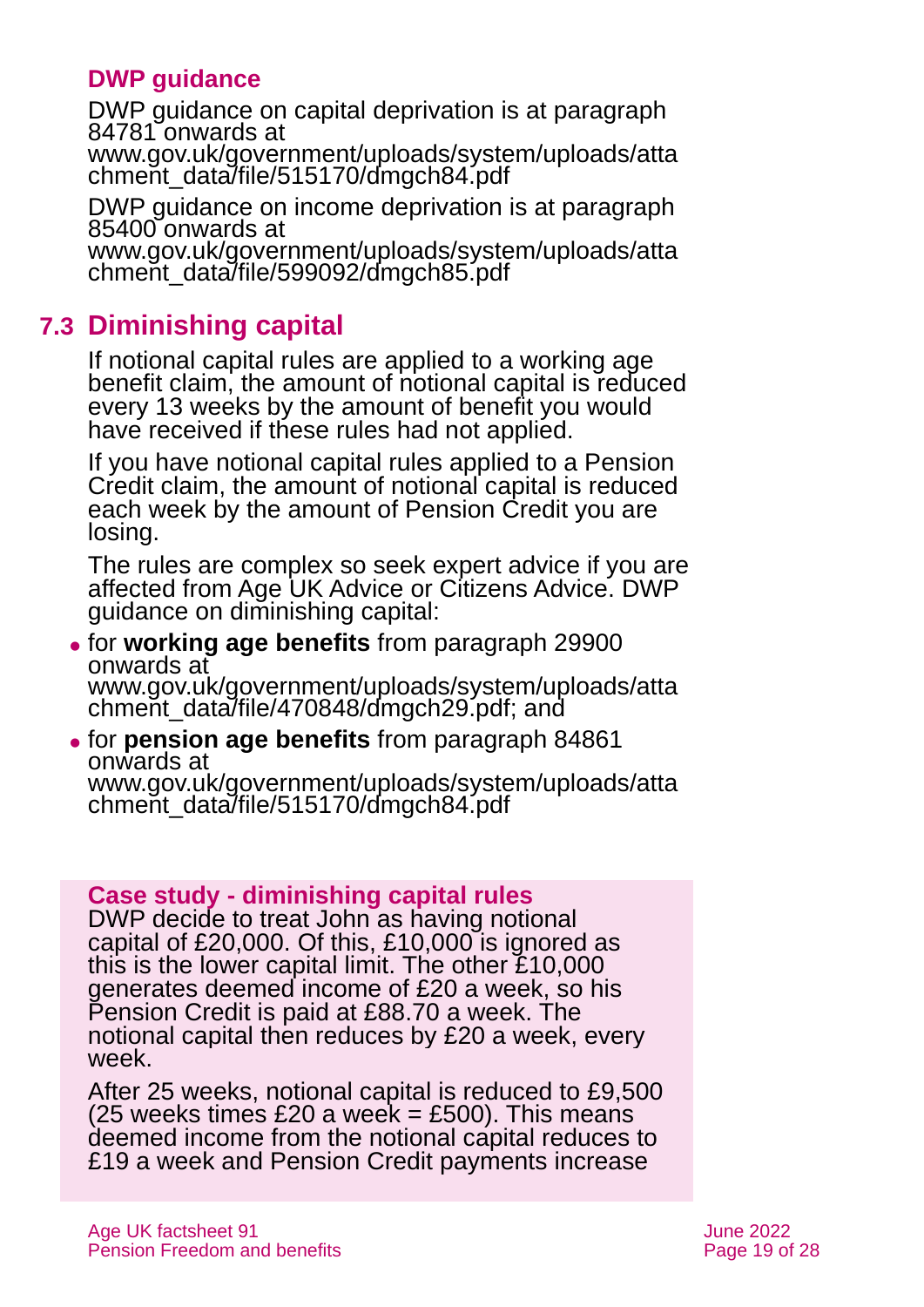to £89.70 a week.

After another 27 weeks, the notional capital reduces to £8,987 (27 weeks times £19 a week = £513). Deemed income reduces to £18 a week and Pension Credit payments increase to £90.70 a week.

This process continues until the notional capital expires completely, which may take several years.

See the following case study for how these rules should work in practice.

## <span id="page-19-0"></span>**8 Social care and deprivation**

There are similar rules around deprivation of capital and income if you receive social care services funded by your local authority, whether at home or in residential care, or you may need these services in the future.

For more information, see factsheet 40, *[Deprivation of](https://www.ageuk.org.uk/globalassets/age-uk/documents/factsheets/fs40_deprivation_of_assets_in_social_care_fcs.pdf)  [assets in social care](https://www.ageuk.org.uk/globalassets/age-uk/documents/factsheets/fs40_deprivation_of_assets_in_social_care_fcs.pdf)*. In Wales, see Age Cymru factsheet 40w, *[Deprivation of assets in the means test](https://www.ageuk.org.uk/globalassets/age-cymru/documents/information-guides-and-factsheets/fs40w.pdf)  [for care home provision in Wales](https://www.ageuk.org.uk/globalassets/age-cymru/documents/information-guides-and-factsheets/fs40w.pdf)*. In Scotland, see Age Scotland's *[Care home guide: funding](https://www.ageuk.org.uk/scotland/information-advice/care-and-support/care-homes/)* and *[Care](https://www.ageuk.org.uk/scotland/information-advice/care-and-support/care-homes/)  [and support at home: assessment and funding.](https://www.ageuk.org.uk/scotland/information-advice/care-and-support/care-homes/)*

## <span id="page-19-1"></span>**9 Scams**

There are criminals taking advantage of these freedoms by tricking you into cashing in your pension pot and giving them your money to invest. Pension scams are serious as you could lose some, if not all, of your pension savings, or end up with a large tax bill (there can be high charges if you withdraw your pension savings early).

If you think you have been scammed or someone tries to scam you, report it to [Action Fraud](http://www.actionfraud.police.uk/report-a-fraud-including-online-crime) [online](http://www.actionfraud.police.uk/report-a-fraud-including-online-crime) or call 0300 123 2040 (in Scotland, report it to [Police](https://www.scotland.police.uk/contact-us/report-fraud)  [Scotland\)](https://www.scotland.police.uk/contact-us/report-fraud).

If you are considering investing your pension pot, talk to an adviser regulated by the [Financial Conduct](https://www.fca.org.uk/)  [Authority](https://www.fca.org.uk/) (FCA). Check the FCA [register of firms](http://www.fca.org.uk/register) online and find an Independent Financial Adviser through [Unbiased.co.uk.](http://www.unbiased.co.uk/)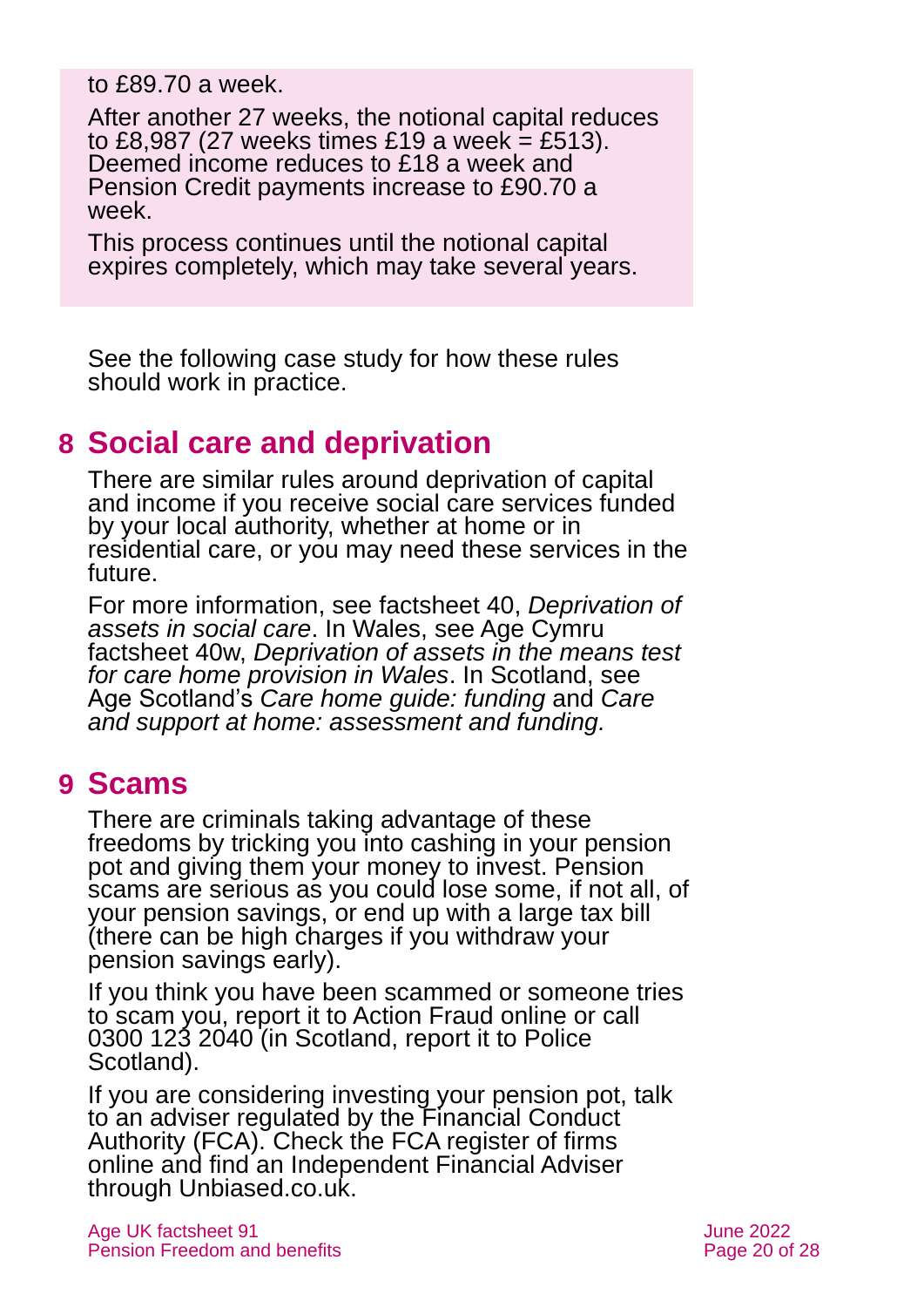## **9.1 How to spot a pension scam**

Fraudsters try different ways to persuade you to part with your pension cash, from promising opportunities that are simply too good to be true to giving you false information. They might:

- claim to know loopholes to get more than the usual 25 per cent tax-free
- ⚫ offer high returns of over eight per cent from overseas investments, or new or creative investments
- ⚫ offer a loan, saving advance, or cashback from your pension
- suggest you put all your money in a single investment (most financial advisers suggest spreading your money in different schemes)
- send paperwork to your door by courier requiring an immediate signature
- ⚫ say they can help you access your pension pot before the age of 55 (unless you are seriously unwell or have a certain type of scheme, this is not legally possible).

If you plan to take your pension early, check whether there are penalties for doing so. If it is a workplace pension, you may need your employer's agreement to do so.

## **Other signs you are being scammed**

If you answer yes to any of these, you may be being scammed:

- ⚫ Were you contacted out of the blue, over the phone or on your doorstep?
- ⚫ Did you respond to an advert offering a free pension review or a free consultation?
- ⚫ Are you being pressured into making a quick decision?
- ⚫ Are the firm's only contact details a mobile phone number or a PO box address?
- Has the firm told you that you cannot call them back?

Never be fooled by an impressive website offering advice. Instead, visit the [Pension Wise](https://www.moneyhelper.org.uk/en/pensions-and-retirement/pension-wise) website for free and impartial guidance on your pension options. They never contact you out of the blue and they have only one website. You can register your interest for an overthe-phone or face-to-face appointment.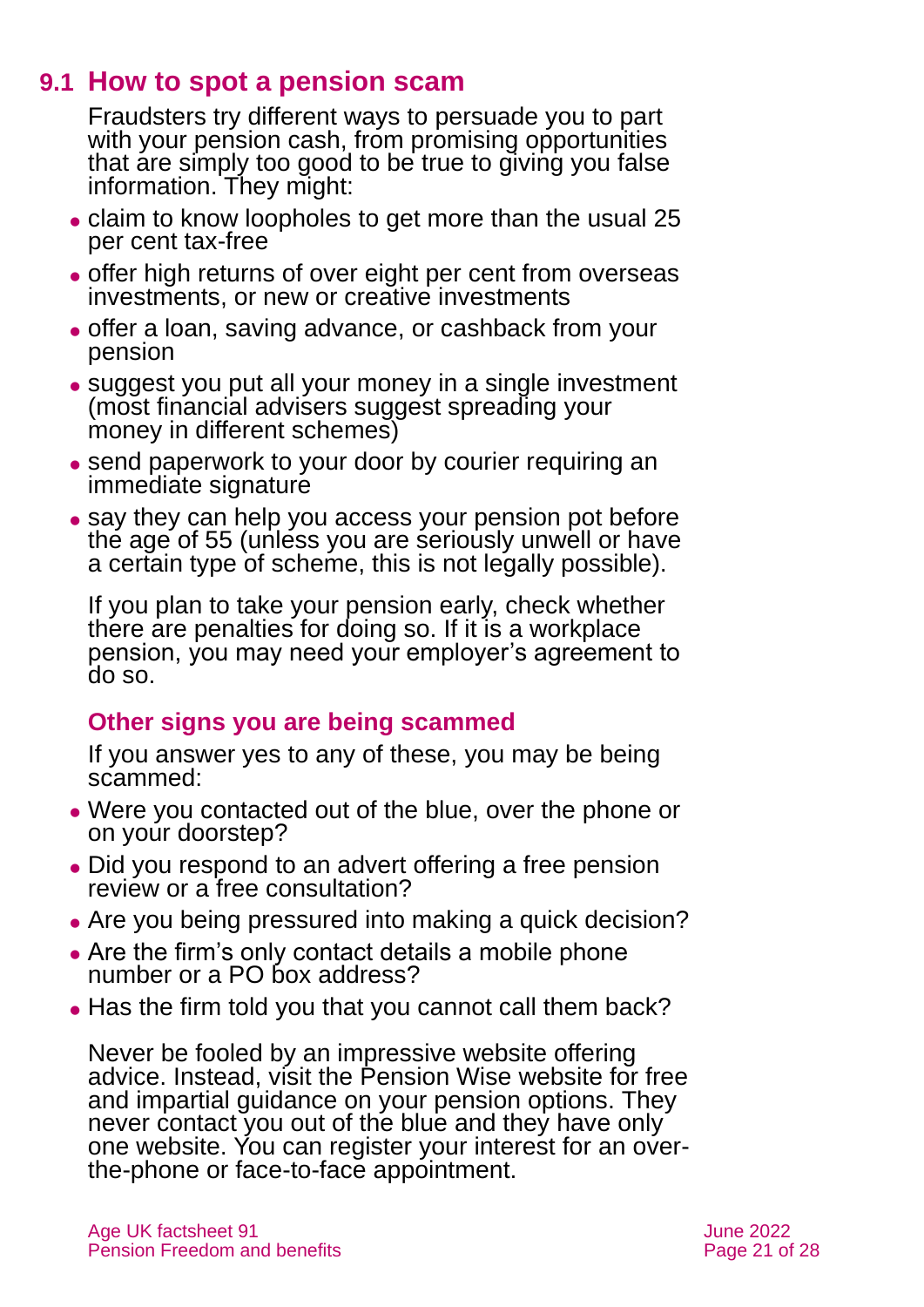For more information about Independent Financial Advisers, see section 12 of factsheet 43, *[Getting legal](https://www.ageuk.org.uk/globalassets/age-uk/documents/factsheets/fs43-getting-legal-and-financial-advice.pdf)  [and financial advice](https://www.ageuk.org.uk/globalassets/age-uk/documents/factsheets/fs43-getting-legal-and-financial-advice.pdf)*.

For more information, see:

- ⚫ Age UK information guide *[Avoiding scams](http://www.ageuk.org.uk/Documents/EN-GB/Information-guides/AgeUKIG05_Avoiding_scams_inf.pdf?dtrk=true)*
- ⚫ Age Scotland guide *[Avoiding scams](https://www.ageuk.org.uk/scotland/information-advice/money-matters/scams/)*, or
- ⚫ Pensions Regulator guidance at [www.thepensionsregulator.gov.uk/pension-scams.aspx](http://www.thepensionsregulator.gov.uk/pension-scams.aspx)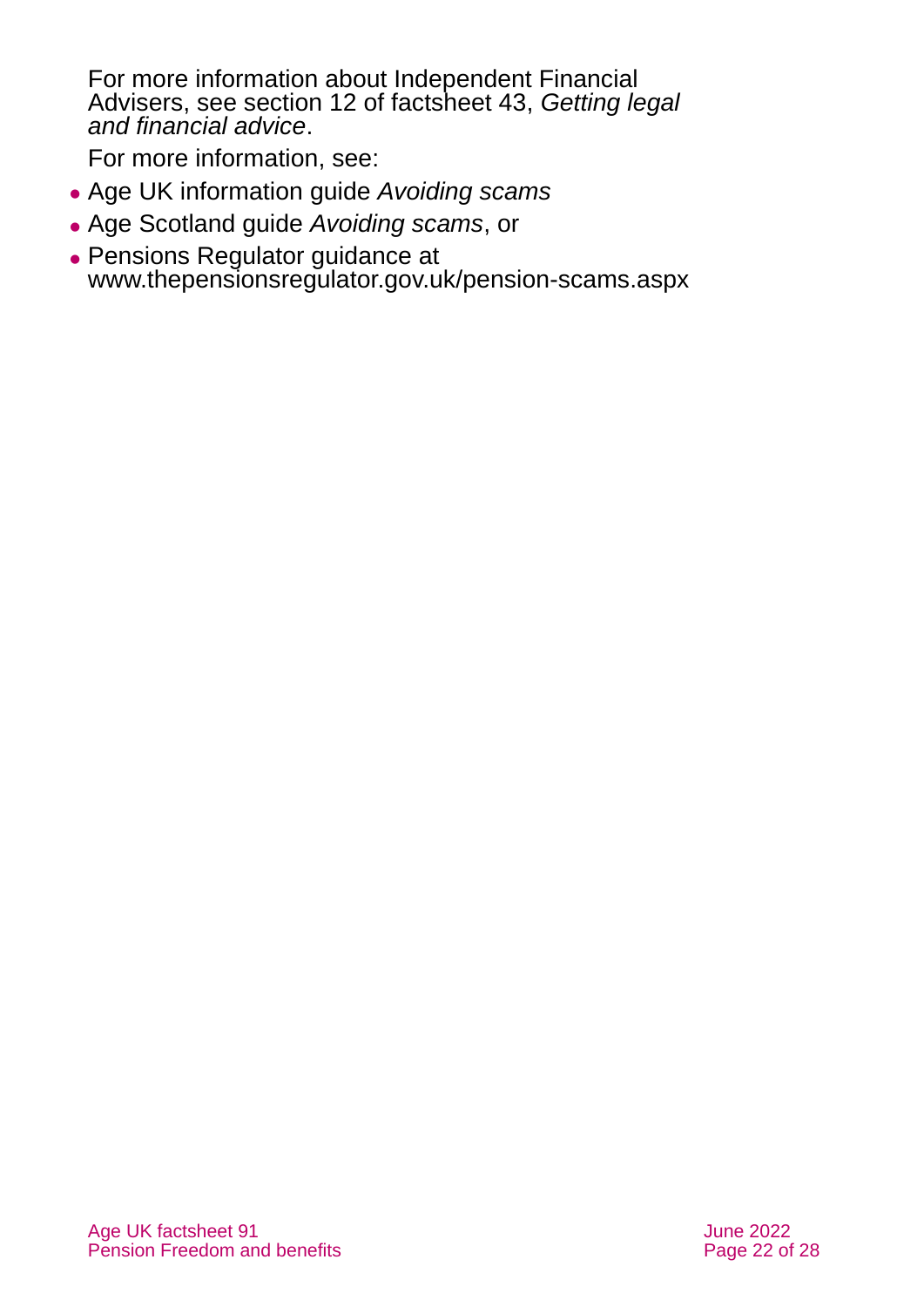## **Useful organisations**

### <span id="page-22-0"></span>**Action Fraud**

[www.actionfraud.police.uk](http://www.actionfraud.police.uk/) Telephone 0300 123 2040

Action Fraud is the national fraud reporting centre where enquirers should report fraud if they have been scammed or defrauded. They provide a central point of contact for information about fraud and financially motivated internet crime. In Scotland, contact Police Scotland.

### <span id="page-22-1"></span>**Citizens Advice**

England [www.citizensadvice.org.uk](http://www.citizensadvice.org.uk/) Wales [www.citizensadvice.org.uk/wales](http://www.citizensadvice.org.uk/wales) Northern Ireland [www.citizensadvice.co.uk](http://www.citizensadvice.co.uk/) Scotland [www.cas.org.uk](http://www.cas.org.uk/) In England telephone 0800 144 8848 In Wales telephone 0800 702 2020 In Scotland telephone 0800 028 1456

National network of advice centres offering free, confidential, independent advice, face to face or by telephone.

## **Financial Conduct Authority**

[www.fca.org.uk/consumers](http://www.fca.org.uk/consumers) Telephone 0800 111 6768

Regulate independent financial advisers (IFA's), website has searchable database of IFA's.

## **Financial Ombudsman**

[www.financial-ombudsman.org.uk](http://www.financial-ombudsman.org.uk/) Telephone 0800 023 4567

Deals with complaints about financial services including pension providers.

## **Jobcentre Plus**

[www.gov.uk/contact-jobcentre-plus](http://www.gov.uk/contact-jobcentre-plus) Telephone 0800 055 6688

Part of the DWP, administers most benefit claims for people of working age and the regulated Social Fund.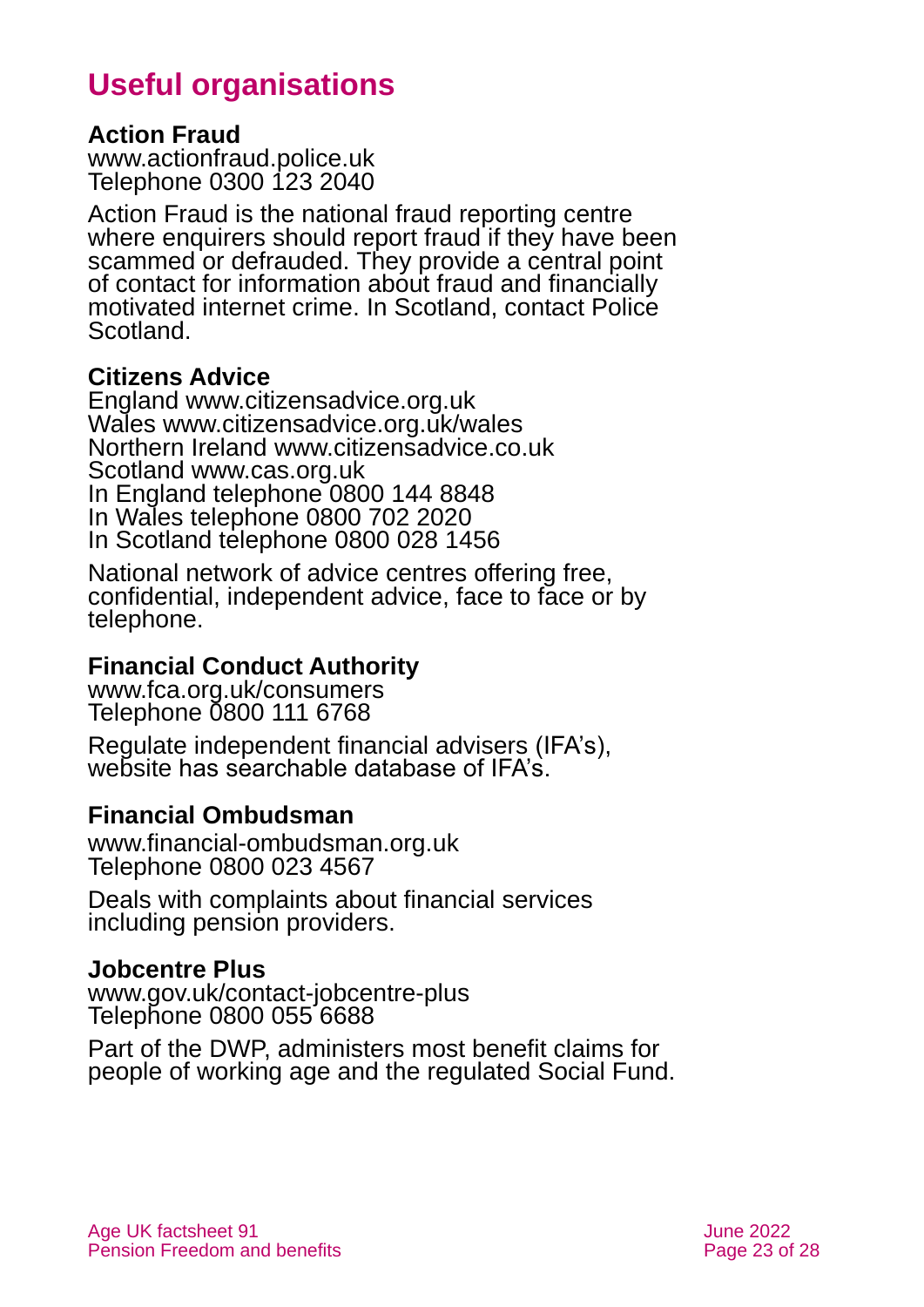### **MoneyHelper**

[www.moneyhelper.org.uk/en/pensions-and-retirement](http://www.moneyhelper.org.uk/en/pensions-and-retirement) 0800 011 3797

Offer information and guidance on different types of pensions. They can help you if you want to complain about a workplace or private pension.

### **Pensions Ombudsman (The)**

[www.pensions-ombudsman.org.uk](http://www.pensions-ombudsman.org.uk/) Telephone 0800 917 4487

Independent organisation dealing with complaints about private and occupational pension schemes.

### **Pension Service (The)**

[www.gov.uk/contact-pension-service](http://www.gov.uk/contact-pension-service)  Telephone 0800 731 0469 State Pension Forecasting Team 0800 731 0175

For details of state pensions, including forecasts and how to claim your pension.

#### **Pension Wise**

[www.moneyhelper.org.uk/en/pensions-and](http://www.moneyhelper.org.uk/en/pensions-and-retirement/pension-wise)[retirement/pension-wise](http://www.moneyhelper.org.uk/en/pensions-and-retirement/pension-wise) Telephone 0800 138 3944

Free and impartial government service, through Citizens Advice offering information and guidance about defined contribution benefits.

### **Police Scotland Fraud**

[www.scotland.police.uk/advice-and](http://www.scotland.police.uk/advice-and-information/scams-and-frauds/)[information/scams-and-frauds/](http://www.scotland.police.uk/advice-and-information/scams-and-frauds/) Telephone 101

To report fraud and any other financial crime in Scotland.

## **Society of Later Life Advisers (SOLLA)**

[http://societyoflaterlifeadvisers.co.uk](http://societyoflaterlifeadvisers.co.uk/) Telephone 0333 2020 454

SOLLA aims to assist consumers and their families in finding trusted accredited financial advisers who understand financial needs in later life.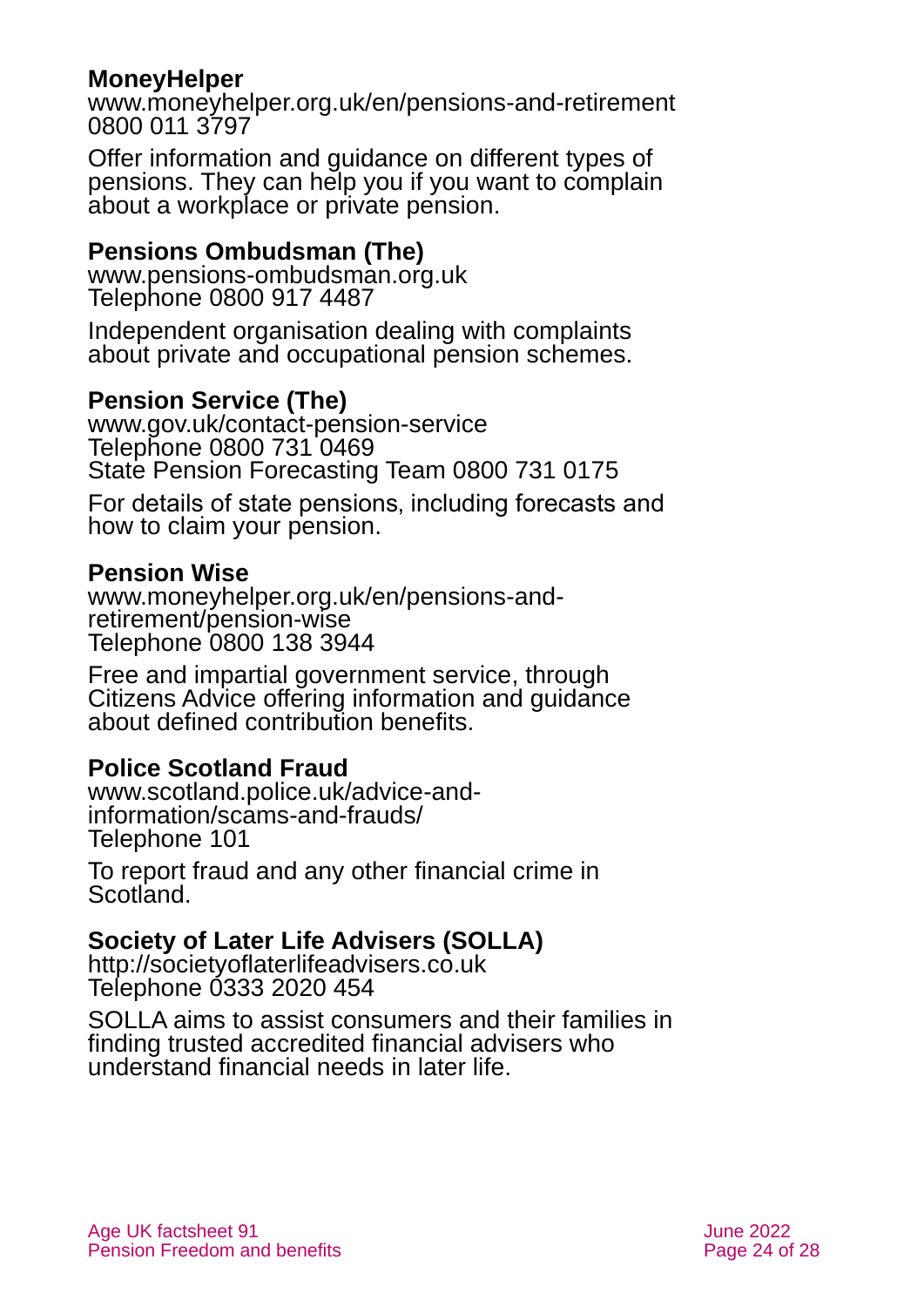## **Tax Help for Older People**

[www.taxvol.org.uk](http://www.taxvol.org.uk/) Telephone 01308 488 066

A national charity which provides free tax advice to older people who cannot afford to pay advisers' professional fees.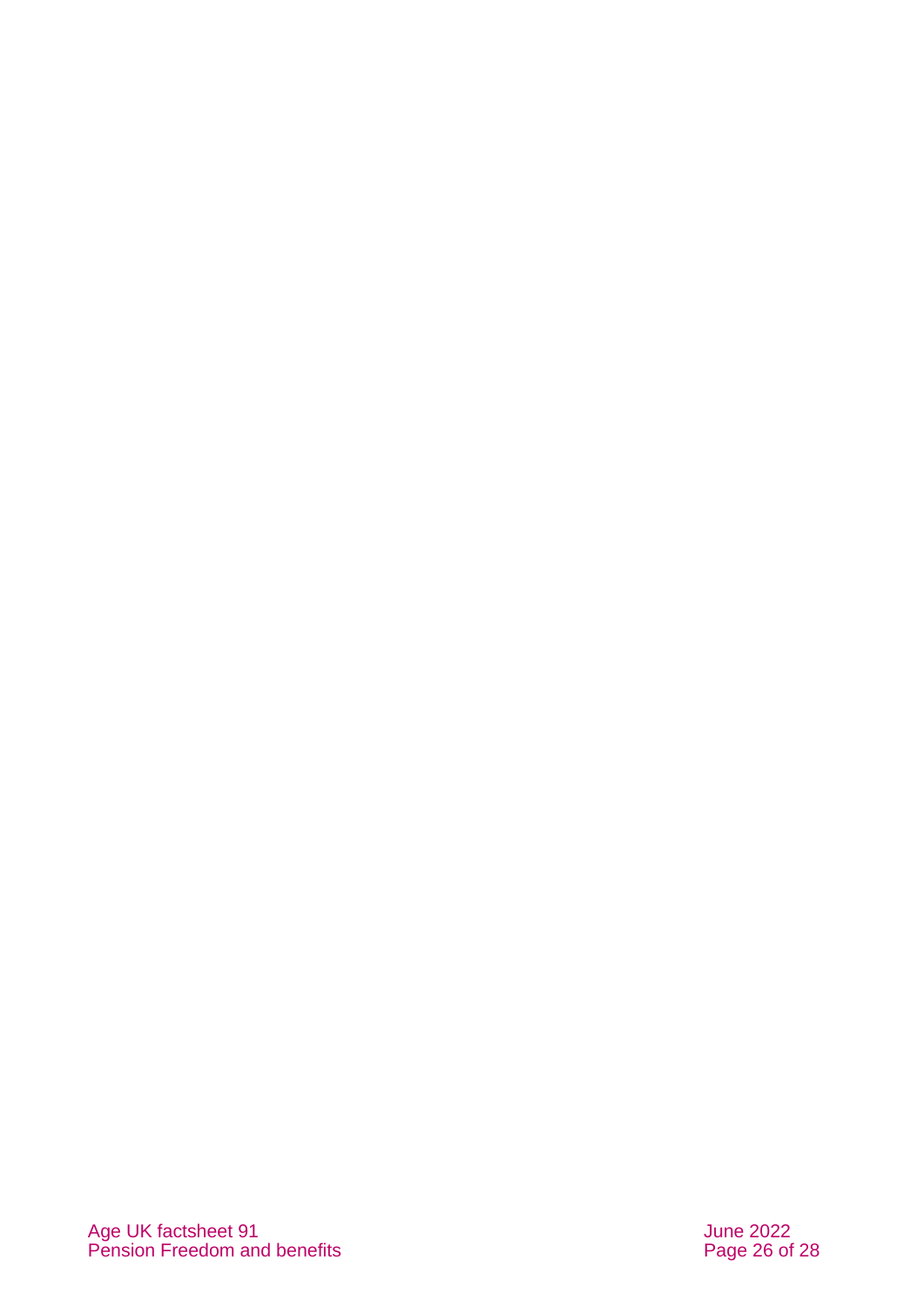## **Age UK**

Age UK provides advice and information for people in later life through our Age UK Advice line, publications and online. Call Age UK Advice to find out whether there is a local Age UK near you, and to order free copies of our information guides and factsheets.

## <span id="page-26-0"></span>**Age UK Advice**

[www.ageuk.org.uk](http://www.ageuk.org.uk/) 0800 169 65 65 Lines are open seven days a week from 8.00am to 7.00pm

## **In Wales contact**

#### **Age Cymru Advice**

[www.agecymru.org.uk](http://www.agecymru.org.uk/) 0300 303 4498

### **In Northern Ireland contact**

#### **Age NI** [www.ageni.org](http://www.ageni.org/)

0808 808 7575

## **In Scotland contact**

## <span id="page-26-1"></span>**Age Scotland**

[www.agescotland.org.uk](http://www.agescotland.org.uk/) 0800 124 4222

## **Support our work**

We rely on donations from our supporters to provide our guides and factsheets for free. If you would like to help us continue to provide vital services, support, information and advice, please make a donation today by visiting [www.ageuk.org.uk/donate](http://www.ageuk.org.uk/donate) or by calling 0800 169 87 87.